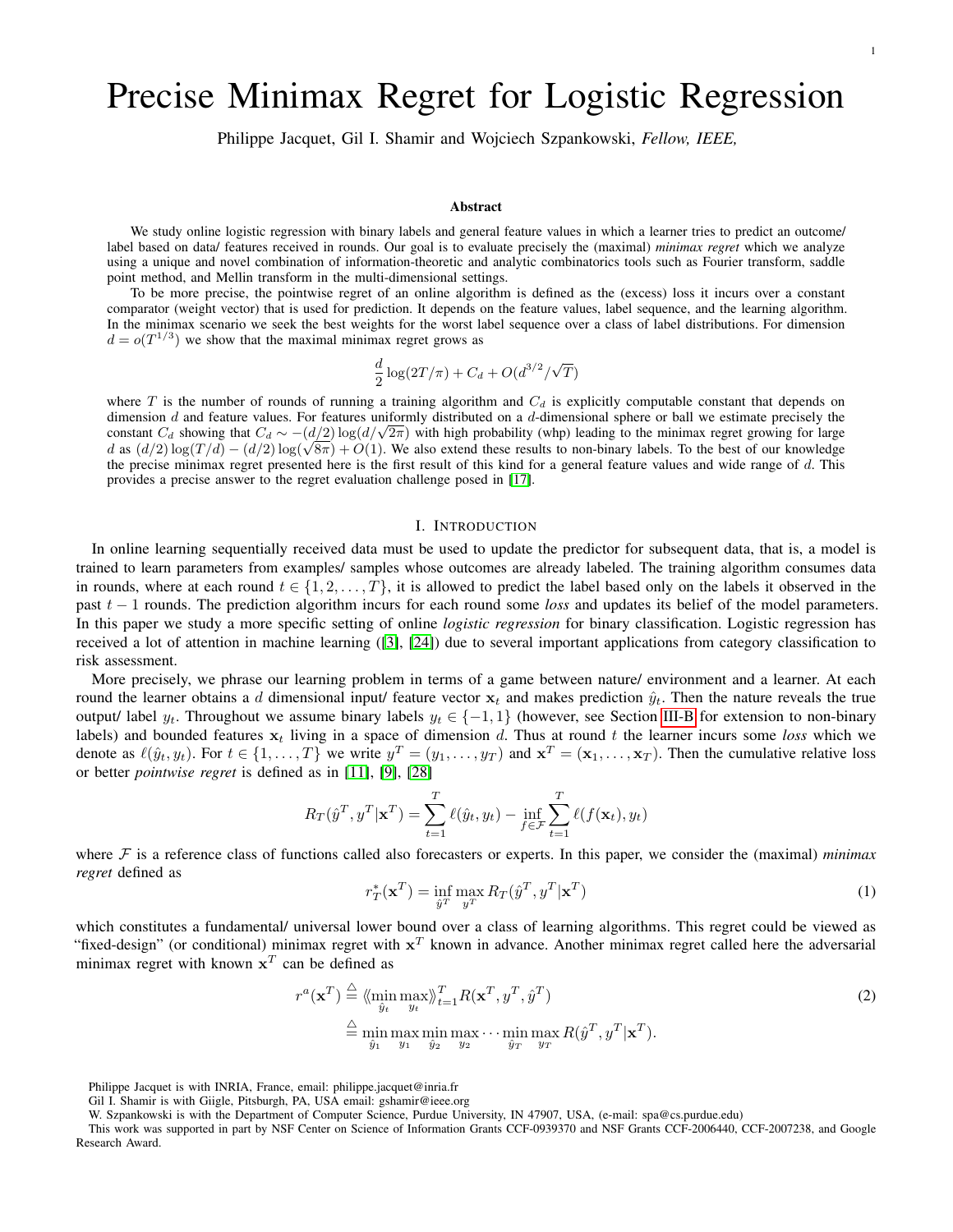It was recently proved that  $r_T^*(\mathbf{x}^T) = r^a(\mathbf{x}^T)$  [\[33\]](#page-12-6). Hereafter, we focus in  $r_T(\mathbf{x}^T)$  and give precise asymptotic expansion of this regret.

In this paper we consider a more specific model, namely *logistic regression* with logarithmic loss function and linear reference class. More specifically, we restrict the reference class to  $\mathcal{F} = {\mathbf{x}_t \to f(\mathbf{x}_t) = \text{Sigmoid}(\langle \mathbf{x}_t, \mathbf{w} \rangle)}$  where  $\text{Sigmoid}(\langle \mathbf{x}_t, \mathbf{w} \rangle) =$  $(1 + \exp(-\langle \mathbf{x}_t, \mathbf{w} \rangle))^{-1}$  is the logistic function and  $\langle \mathbf{x}_t, \mathbf{w} \rangle = \sum_{i=1}^d x_{i,t} w_i$  is the scalar product for some weight vector  $\mathbf{w} = (w_1, \dots, w_d)$ . We also define

$$
\ell(y_t|\mathbf{x}_t,\mathbf{w}) := \ell(f(\mathbf{x}_t), y_t) := \log(1 + \exp(-y_t\langle \mathbf{x}_t, \mathbf{w} \rangle))
$$

as the loss function for the logistic regression.

In the minimax scenario studied in this paper, we postulate that the prediction is based on a learning distribution  $Q(y_t|\mathbf{x}_t)$  =  $Q(y_t|\hat{y}_t)$  which best approximates the expert prediction  $P(y_t|\mathbf{x}_t, \mathbf{w}_t)$ . For example, the most popular class of learning algorithms are Bayesian (cf. [\[9\]](#page-12-4), [\[15\]](#page-12-7), [\[28\]](#page-12-5)), but we do *not* make such assumption here. For such a setting the pointwise regret for a *given* learning distribution  $Q$  is then defined as

<span id="page-1-2"></span>
$$
R_T(Q, y^T | \mathbf{x}^T) = -\sum_{t=1}^T \log Q(y_t | \mathbf{x}_t) - \inf_{\mathbf{w}} \sum_{t=1}^T \ell(\langle \mathbf{x}_t, \mathbf{w} \rangle, y_t)
$$
(3)

while the (maximal) minimax regret studied here is

<span id="page-1-0"></span>
$$
r_T^*(\mathbf{x}^T) = \inf_{Q} \max_{y^T} R_T(Q, y^T | \mathbf{x}^T).
$$
\n(4)

<span id="page-1-1"></span>Observe that

$$
r_T^*(\mathbf{x}^T) \le \max_{y^T} R_T(Q, y^T | \mathbf{x}^T)
$$
\n(5)

for any learning algorithm and all label sequences. In this paper we provide a precise asymptotic expansion of the maximal minimax regret, a result that had been wanting for some time.

*a) Our Contributions and Methods.:* Our contribution is two-fold. First, we present precise asymptotic expansions for the maximal minimax regret [\(4\)](#page-1-0) through the so called Shtarkov sum (cf. [\[29\]](#page-12-8), [\[6\]](#page-12-9)). Second, we apply new methodology using tools of analytic combinatorics such as complex asymptotics and Fourier as well as Mellin transforms (cf [\[7\]](#page-12-10), [\[31\]](#page-12-11)) to handle Shtarkov sum for the logistic regression.

More precisely, we first represent the minimax regret [\(4\)](#page-1-0) as the logarithm of the Shtarkov sum over all label sequences of the optimal label probability which turns out to be the maximum-likelihood distribution as presented in [\(12\)](#page-3-0). Such a sum arose already in the universal compression as witnessed by [\[29\]](#page-12-8), [\[6\]](#page-12-9), [\[32\]](#page-12-12). In Theorem [1](#page-4-0) we show that for  $d = o(T^{1/3})$  the minimax regret grows as

$$
\frac{d}{2}\log(2T/\pi)+C_d(\mathbf{x}^T)+O(d^{3/2}/\sqrt{T})
$$

where the constant  $C_d(\mathbf{x}^T)$  depends on the dimension d and data  $\mathbf{x}^T$ . We explicitly express this constant as the logarithm of a multi-dimensional integral over the determinant of a matrix that depends on data and the logistic function (cf. [\(18\)](#page-4-1)). We generalize it to non-binary labels in Theorem [2.](#page-5-1) Then we find in Theorem [3](#page-6-0) an asymptotic expression for  $C_d(\mathbf{x}^T)$  when data  $x^T$  are distributed uniformly on a d-dimensional sphere  $S_d$  and a ball  $B_d$ . This allows us to show in Theorem [3](#page-6-0) that for large d x<sup>-</sup> are distributed uniformly on a a-dimensional sphere  $S_d$  and a ball  $B_d$ . This allows us to show in Theorem 3 that for large a the minimax regret grows with high probability as  $\frac{d}{2} \log \frac{T}{d} - \frac{d}{2} \log \sqrt{8\pi} + O(1)$ known results for the pointwise regret and minimax regret.

Our second technical contribution lies in unique and novel methodology based on analytic combinatorics. As mention above, we represent the maximal minimax regret as a Shtarkov sum. Only recently [\[25\]](#page-12-13) and [\[13\]](#page-12-14) introduced Shtarkov sum in the context of logistic regression. To analyze asymptotically the Shtarkov sum, we translate the Shtarkov sum into a  $d$ -dimensional integral that we evaluate using a multi-dimensional Laplace/ saddle point method. Further embellishments, including Mellin transform, discrete geometry and spectral representation of matrices, are required to study the constant  $C_d(\mathbf{x}^T)$  when the feature  $x<sup>T</sup>$  lie on a d-dimensional sphere.

*b) Related Work.:* In this paper we combine methodology of analytic combinatorics (see, e.g., [\[7\]](#page-12-10), [\[14\]](#page-12-15), [\[31\]](#page-12-11)) and information theory (see, e.g., [\[1\]](#page-12-16), [\[6\]](#page-12-9), [\[16\]](#page-12-17), [\[19\]](#page-12-18), [\[22\]](#page-12-19), [\[23\]](#page-12-20), [\[26\]](#page-12-21), [\[35\]](#page-12-22)) to study a machine learning problem (see, e.g., [\[3\]](#page-12-1), [\[24\]](#page-12-2)), namely, the regret of logistic regression.

The set up of the logistic regression is similar to the redundancy of universal coding studied extensively in information theory. It corresponds to a single dimensional (i.e.,  $d = 1$ ) regret problem for logistic regression. In this case, with m being the alphabet size or the number of labels, it is known that for a large class of sources (up to Markovian but not for non-Markovian as discussed in [\[4\]](#page-12-23), [\[8\]](#page-12-24)) the redundancy grows as  $\frac{m-1}{2} \log T$  when the alphabet size m is fixed (see [\[6\]](#page-12-9), [\[23\]](#page-12-20), [\[26\]](#page-12-21), [\[30\]](#page-12-25), [\[35\]](#page-12-22), [\[36\]](#page-12-26)) and  $\frac{m-1}{2} \log(T/m)$  for  $m = o(T)$  (see also [\[19\]](#page-12-18), [\[26\]](#page-12-21), [\[32\]](#page-12-12)). In fact in [32] full asymptotic expansions were derived for all ranges of  $m$ .

In the machine learning literature a general online optimization is studied, and generally *pointwise regret* is analyzed with logarithmic regret in the strongly and weakly convex setting. We note that logistic regression seems to fall under weakly convex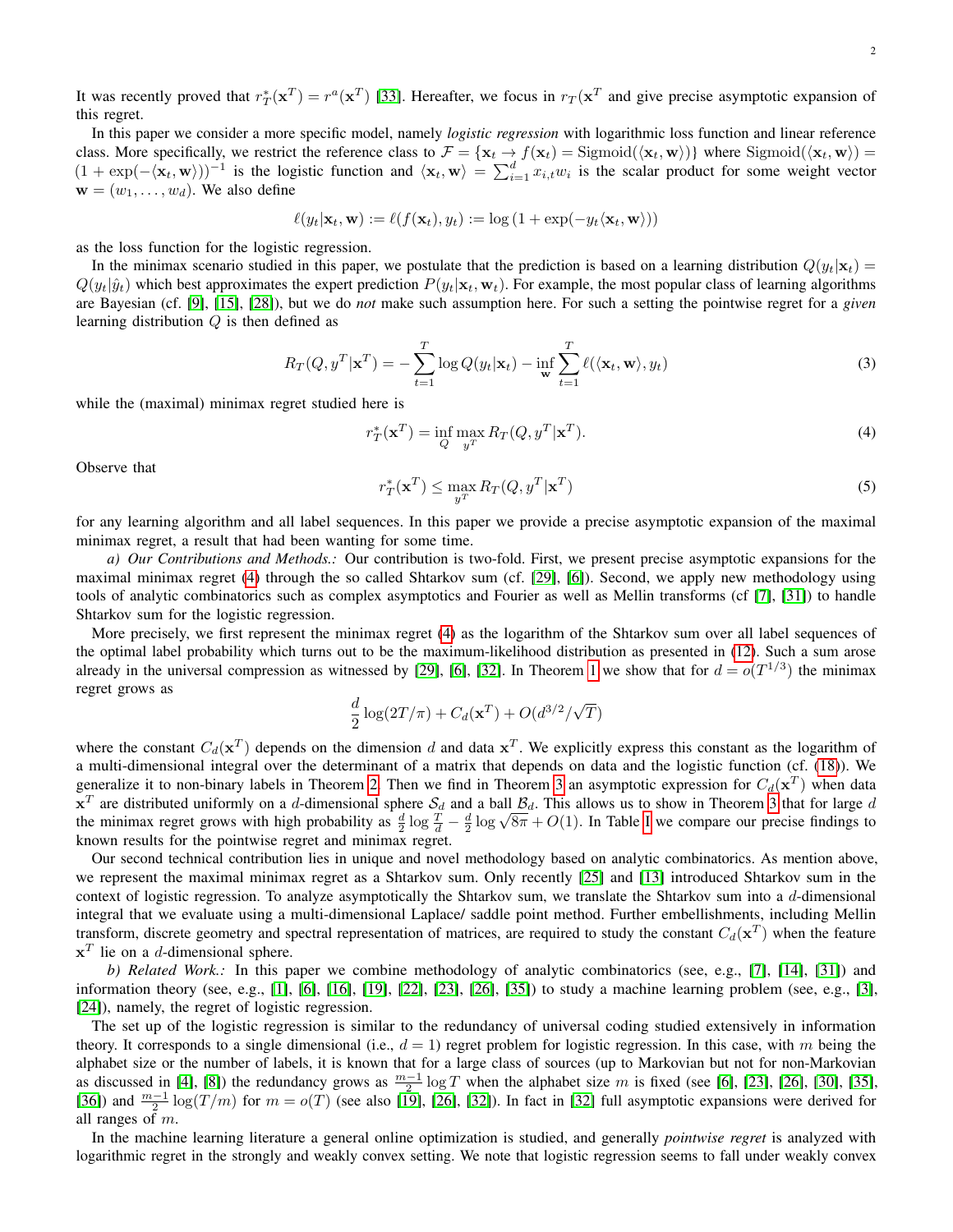| TABLE I                      |  |  |  |  |
|------------------------------|--|--|--|--|
| <b>COMPARISON OF RESULTS</b> |  |  |  |  |

| Problem Setting                                       |                      | Previous Results                                                                                                                                                                                                                                                                                                                                                                                                                                                                                                                                                                             | This Paper                                                                                                                                                                                                                                                                                                                                                                                                                                                                                                                                                              |
|-------------------------------------------------------|----------------------|----------------------------------------------------------------------------------------------------------------------------------------------------------------------------------------------------------------------------------------------------------------------------------------------------------------------------------------------------------------------------------------------------------------------------------------------------------------------------------------------------------------------------------------------------------------------------------------------|-------------------------------------------------------------------------------------------------------------------------------------------------------------------------------------------------------------------------------------------------------------------------------------------------------------------------------------------------------------------------------------------------------------------------------------------------------------------------------------------------------------------------------------------------------------------------|
| Binary Labels,<br>$d=1$                               |                      | $r_T^* = \frac{1}{2} \log T$ [[5]]<br>$[[16]]$<br>[[18]]                                                                                                                                                                                                                                                                                                                                                                                                                                                                                                                                     |                                                                                                                                                                                                                                                                                                                                                                                                                                                                                                                                                                         |
| Multi Labels; $d = 1$<br>$\omega(1) = m = o(T)$       | $\mathbf{L}$         | $r_T^* = \frac{m-1}{2} \log(T/m)$<br>$[[16]]$<br>[[19]]<br>[[27]]                                                                                                                                                                                                                                                                                                                                                                                                                                                                                                                            |                                                                                                                                                                                                                                                                                                                                                                                                                                                                                                                                                                         |
| Multi Labels; $d = 1$<br>$m = \alpha T$<br>$T = o(m)$ | $\ddot{\phantom{a}}$ | $\bar{r}_T^* = T \log B_\alpha + O(1)$ [explicit constant $B_\alpha$ ]<br>[132]<br>$r_T^* = T \log \frac{m}{T} + O(T^2/m)$<br>[[19], [27], [32]]                                                                                                                                                                                                                                                                                                                                                                                                                                             |                                                                                                                                                                                                                                                                                                                                                                                                                                                                                                                                                                         |
| <b>Binary Labels</b><br>Multi Dimensions $d$          |                      | Pointwise regret for Bayesian algorithms Q:<br>$L_2:   \mathbf{w}^*  _2 \leq B$<br>$O(B\sqrt{dT})$ [[34]]<br>$R_T \leq \frac{d}{2} \log (1+T)$ [[15]]<br>$R_T \leq \frac{d}{2} \log \left( \frac{B^2 T}{d} + e \right)$ [[9]]<br>$\frac{d}{2} \log \frac{T}{d^3} \leq R_T \leq \frac{d}{2} \log \frac{B^2 T}{d^2}$ [[28]]<br>Minimax regret:<br>$\max_{\mathbf{x}^T} r_T^*(\mathbf{x}^T) = O(\text{polylog}(T))$ [[20], [21]]<br>For <i>finite feature values</i> and $d = O(1)$ :<br>$r_T^* = \frac{d}{2} \log(2T/\pi) + C + O(1/\sqrt{T})$<br>where $\overline{C}$ explicit constant [13]. | Minimax regret:<br>$r_T^*(\mathbf{x}^T) \leq \max_{y^T} R_T(y^T, Q   \mathbf{x}^T),$<br>$\forall Q.$<br>For any $\mathbf{x} \in [-1, 1]$ and<br>$d = o(T^{1/3})$ :<br>$r_T^*(\mathbf{x}^T) = \frac{d}{2} \log(2T/\pi) + C_d(\mathbf{x}^T) +$<br>$O(d^{3/2}/\sqrt{T})$ where $C_d(\mathbf{x}^T)$<br>$=$<br>$\int_{\mathbf{R}^d} \sqrt{\det(\mathbf{B}(\mathbf{w}, \mathbf{x}^T)))} d\mathbf{w}.$<br>For $x_t$ in d-dimensional sphere:<br>$C_d \sim -\frac{d}{2} \log(d/2\pi)$ , hence:<br>$r_T^* = \frac{d}{2} \log \frac{T}{d} - \frac{d}{2} \log \sqrt{8\pi} + O(1).$ |
| Multi Labels $m$<br>Multi Dimensions $d$              |                      | Pointwise regret for Bayesian algorithm:<br>$L_2$ constraints:<br>$R_T \leq 5md \log \left( \frac{BT}{dm} + e \right)$ [[9]]<br>$\ \mathbf{w}^{*(m)}\ _{\infty} \leq B$ :<br>$R_T \geq \frac{d(m-1)}{2} \log\left(\frac{T}{d \cdot m}\right)$ [[28]]<br>Minimax regret:<br>for finite feature values for $d, m = O(1)$ :<br>$r_T^* = \frac{d(m-1)}{2} \log(2T/\pi) + C_m + O(1/\sqrt{T})$<br>where $C_m$ explicit constant [13].                                                                                                                                                             | Minimax regret:<br>$x \in [-1, 1]$ and $md = o(T^{1/3})$ :<br>$r_T^* = \frac{d(m-1)}{2} \log(2T/\pi) + C_{m,d} + O((dm)^{3/2}/\sqrt{T})$<br>where $\acute{C}_{m,d}$ explicit constant.                                                                                                                                                                                                                                                                                                                                                                                  |

setting. We first mention work of [\[11\]](#page-12-3) who studied the pointwise regret of the logistic regression for the *proper* setting, that is, when at time t the decision regarding  $w_t$  is based on knowledge available to the learner up to time  $t - 1$ . Unlike the *improper* learning, studied in this paper, where feature  $x_t$  at time is also available to the learner and [\[11\]](#page-12-3) showed that the pointwise regret is  $\Theta(T^{1/3})$  for  $d=1$  and  $O(\sqrt{T})$  for  $d>1$ . Furthermore, the worst case adversarial minimax regret for a wide variety of loss function and references classes is discussed in a series of papers by [\[20\]](#page-12-31), [\[21\]](#page-12-32).

For improper learning a more precise results are known. To the best of our knowledge, [\[15\]](#page-12-7) were first to demonstrate results that suggest that *pointwise regret* for logistic regression grows like  $O(d \log T/d)$  where for fixed dimension d and  $m = 2$ , which was further generalized in [\[9\]](#page-12-4) to all m. The authors of [\[15\]](#page-12-7) used *Bayesian model averaging*. The  $O(\log T)$  pointwise and individual sequence regret can be achieved for the single dimensional problem with gradient methods based approaches, as was demonstrated in [\[18\]](#page-12-28). The authors of [\[18\]](#page-12-28) then posed the question of what happens for larger dimensions. Subsequently, [\[9\]](#page-12-4) demonstrated how to achieve regret bounds of  $O(d \log(T/d))$  with Bayesian model averaging. These results were strengthened in [\[28\]](#page-12-5), which also provided matching lower bounds. Recently, [\[13\]](#page-12-14) analyze a precise maximal minimax regret but only for *finite* number of feature values and fixed dimension d. More precisely, [\[13\]](#page-12-14) addresses a relaxed problem with at most a finite number  $N = o(\sqrt{T})$  of distinct feature vector values and regret is analyzed only for a fixed dimension  $d = O(1)$ . In this paper we consider: (i) no relaxation, where feature vectors can take any values (up to  $N = T$  distinct ones); (ii) the dimension d can grow with T as  $d = o(T^{1/3})$ ; and (iii) a different methodology based on a multidimensional Laplace is used while the analysis of [\[13\]](#page-12-14) is based on multidimensional Gaussian approximation, which fails in our setting. To the best of our knowledge here we present the first precise results for the minimax regret.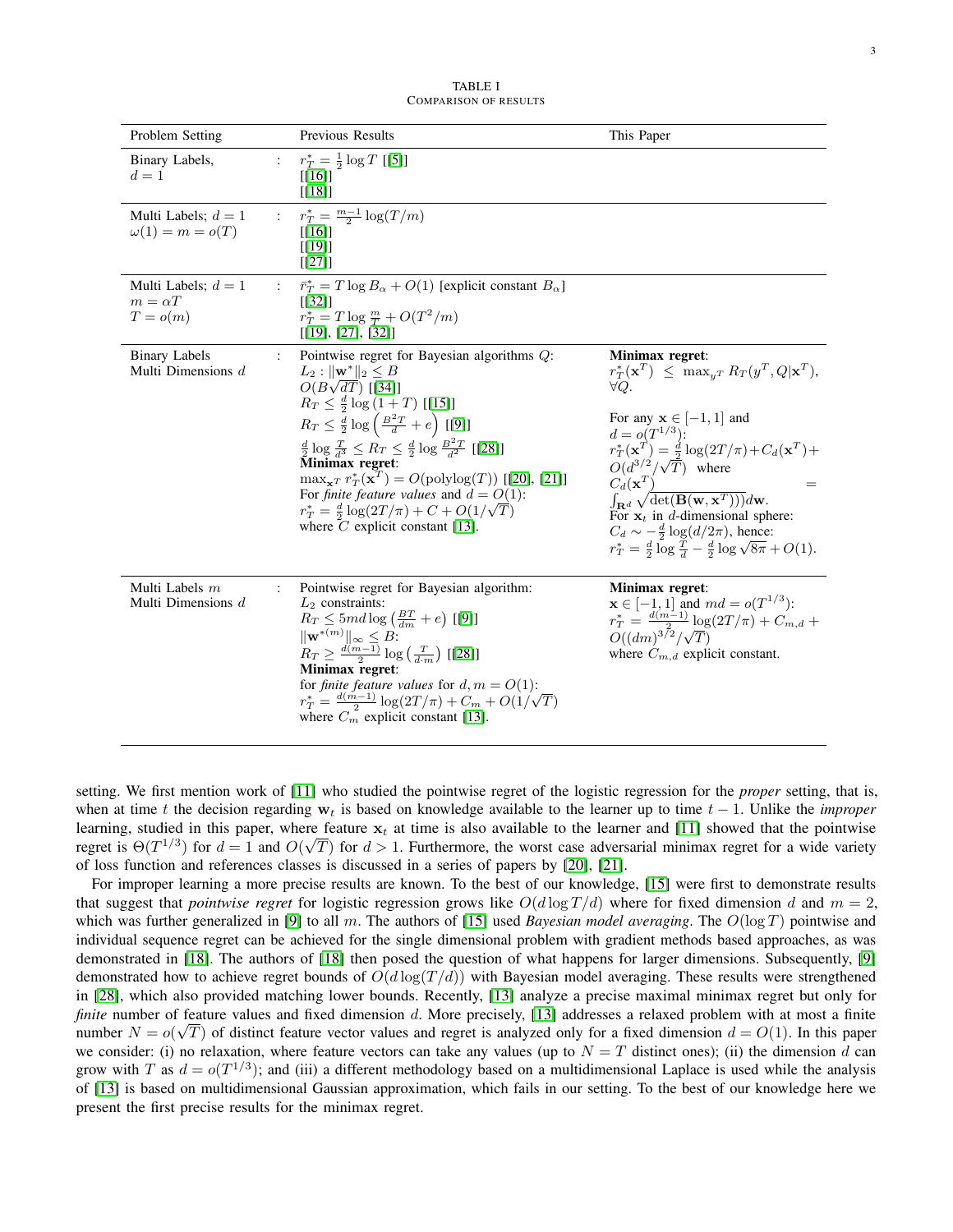We denote by  $\mathbf{x}_t = (x_{1,t}, \dots, x_{d,t})$  a d-dimensional feature vector such that  $||x|| \le 1$  for some norm  $|| \cdot ||$ . We also assume that the set  $x_t$  spans  $\mathbb{R}^d$ . The label binary vector is denoted as  $y^T = (y_1, \ldots, y_T)$  with  $y_t \in \{-1, 1\}$  (however, we also present in Section [III-B](#page-5-0) some results for non-binary labels). Finally,  $w_t = (w_{1,t}, \ldots, w_{d,t})$  is a d-dimensional vector of weights. In this paper, we do not address the method used to learn the weights (e.g., gradient method or Bayesian mixing), however, see the end of this section for some remarks on a sequential algorithm.

The cumulative *logistic loss* of an algorithm that *plays*  $w_t$  at round t is

$$
L(y^T|\mathbf{x}^T, \mathbf{w}^T) := \sum_{t=1}^T \log\left[1 + \exp(-y_t \langle \mathbf{x}_t, \mathbf{w}_t \rangle)\right]
$$
(6)

where  $\langle \mathbf{x}_t, \mathbf{w}_t \rangle = \sum_{i=1}^d x_{i,t} w_{i,t}$  is the scalar product of  $\mathbf{x}_t$  and  $\mathbf{w}_t$ . To simplify we also write  $\ell(y_t|\mathbf{x}_t, \mathbf{w}_t) := \log [1 + \exp(-y_t \langle \mathbf{x}_t, \mathbf{w}_t \rangle)].$ Both  $\ell(y_t|\mathbf{x}_t, \mathbf{w}_t)$  and  $\bar{L}(y^T|\mathbf{x}^T, \mathbf{w}^T)$  depend on  $\mathbf{x}_t$  and  $\mathbf{w}_t$  only through the product  $\langle \mathbf{x}_t, \mathbf{w}_t \rangle$ . As mention in the introduction, it is convenient to interpret the logistic function in probabilistic terms. The probability of a label is then given by

$$
P(y_t|\mathbf{x}_t, \mathbf{w}_t) = (1 + \exp(-y_t \langle \mathbf{x}_t, \mathbf{w}_t \rangle))^{-1}
$$
\n(7)

and clearly  $\ell(y_t|\mathbf{x}_t, \mathbf{w}_t) = -\log P(y_t|\mathbf{x}_t, \mathbf{w}_t).$ 

Finally, we observe that the goal is to find the best learning distribution  $Q(y_t|\mathbf{x}_t)$  of the unknown distribution  $P(y_t|\mathbf{x}_t, \mathbf{w}_t)$ . We notice that  $Q$  can be used to design an algorithm that predicts  $y_t$ . The *pointwise regret* for a given algorithm/ distribution  $Q$ is defined in [\(3\)](#page-1-2) for individual sequences  $(y_t, x_t)$  following [\[15\]](#page-12-7), [\[10\]](#page-12-33), [\[9\]](#page-12-4), [\[28\]](#page-12-5). Thus

$$
R_T(Q, y^T | \mathbf{x}^T) = \log \frac{\sup_{\mathbf{w}} P(y^T | \mathbf{x}^T, \mathbf{w})}{Q(y^T | \mathbf{x}^T)}
$$
(8)

<span id="page-3-3"></span>where

$$
P(y^T|\mathbf{x}^T,\mathbf{w}) = \prod_{t=1}^T (1 + \exp(-y_t \langle \mathbf{x}_t, \mathbf{w} \rangle))^{-1}.
$$
\n(9)

The pointwise regret  $R_T(Q, y^T | \mathbf{x}^T)$  is a function of label sequence  $y^T$ , data/ feature vector  $\mathbf{x}^T$ , and algorithm/ label distribution Q. A better measure of online logistic regression performance should decouple the regret from the fluctuations of  $y^T$  (but may still depend on the feature vector  $x^T$ ) and minimize over a class of learning algorithms/ distributions Q. Following information-theoretic view, as in [\[5\]](#page-12-27), [\[6\]](#page-12-9), [\[36\]](#page-12-26), we define the (maximal) minimax regret (conditioned on  $x^T$ ) as in [\(4\)](#page-1-0). Notice that this definition is over all possible learning algorithms represented by  $Q$ . Therefore, it constitutes a (universal) lower bound of the pointwise regret – as expressed in  $(5)$  – for all label sequences and for all learning distributions  $Q$ , including the Bayesian ones studied in [\[15\]](#page-12-7), [\[9\]](#page-12-4), [\[28\]](#page-12-5).

We study in this paper the precise growth of the minimax regret for large  $T$  and wide range of  $d$ . However, to accomplish it we need a more succinct and computationally manageable representation of the maximal minimax regret. Following [\[29\]](#page-12-8), [\[6\]](#page-12-9), [\[3\]](#page-12-1) we add and subtract from [\(4\)](#page-1-0) the logarithm of the Shtarkov sum defined as

<span id="page-3-2"></span><span id="page-3-1"></span>
$$
S_T(\mathbf{x}^T) \stackrel{\Delta}{=} \sum_{y^T} \sup_{\mathbf{w}} P(y^T | \mathbf{x}^T, \mathbf{w})
$$
(10)

resulting in

$$
r_T^*(\mathbf{x}^T) = \min_{Q} \sup_{\mathbf{w}} \max_{y^T} (-\log Q(y^T | \mathbf{x}^T) + \log P^*(y^T | \mathbf{x}^T)) + \log \sum_{y^T} \sup_{\mathbf{w}} P(y^T | \mathbf{x}^T, \mathbf{w})
$$

$$
= \log \sum_{y^T} \sup_{\mathbf{w}} P(y^T | \mathbf{x}^T, \mathbf{w}) = \log S_T(\mathbf{x}^T)
$$
(11)

where we set  $Q(y^T, \mathbf{x}^T) = P^*(y^T | \mathbf{x}^T)$  with

<span id="page-3-0"></span>
$$
P^*(y^T|\mathbf{x}^T) := \frac{\sup_{\mathbf{w}} P(y^T|\mathbf{x}^T, \mathbf{w})}{\sum_{v^T} \sup_{\mathbf{w}} P(v^T|\mathbf{x}^T, \mathbf{w})}
$$
(12)

being the *maximum-likelihood distribution*. Indeed, since Q and  $P^*$  are distributions, there is at least one  $y^T$  such that the first term in [\(11\)](#page-3-1) is nonnegative, so that  $Q = P^*$  minimizes it (see also [\[3\]](#page-12-1)). We also observe that the Shtarkov sum is invariant under scaling up data  $x^T$  (and scaling down weights).

Finally, we briefly address the issue of a sequential algorithm. If  $x^T$  as well T are known in advance, we can proceed as follows: Assign conditional probability  $Q(y_{t+1}|y^t, \mathbf{x}^{t+1})$  as the quotient of  $Q(y^{t+1})/Q(y^t)$  (i.e., the probability of a subsequence up to  $t+1$  divided by that of a subsequence up to t). A subsequence probability  $Q(y^t)$  is the sum of probabilities on all possible sequences  $y^T$  for which  $y^t$  is a prefix. Thus all probabilities will be computed directly from the full sequence probabilities of all possible label sequences.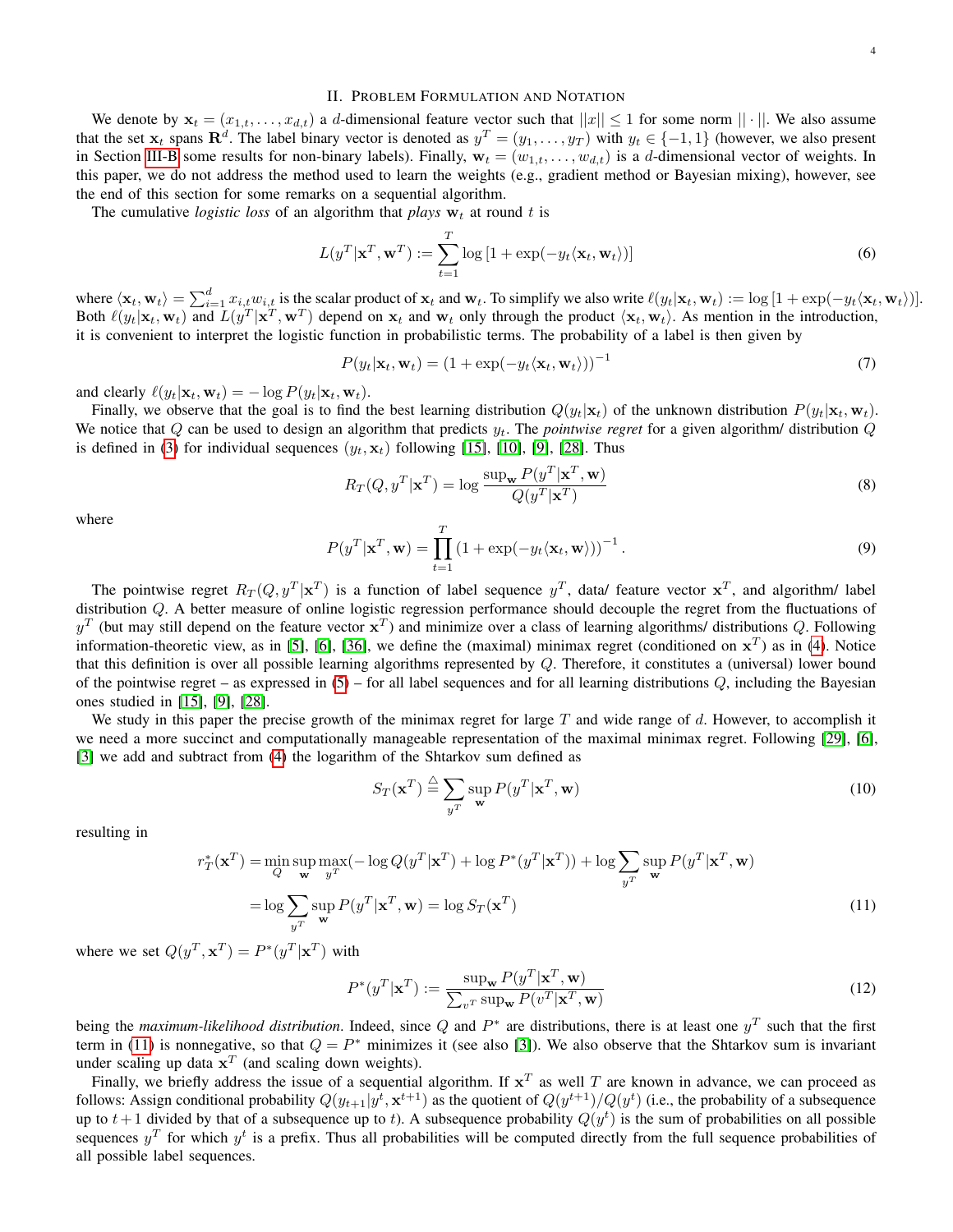## III. MAIN RESULTS

In this section we estimate asymptotically the Shtarkov sum [\(10\)](#page-3-2) for large  $T$  and wide range of  $d$  Throughout we write  $p(w) := (1 + e^{-w})^{-1}$  and  $q(w) = 1 - p(w) = p(-w)$ .

## *A. Minimax Regret for General Case*

We start with a general expression for the probability  $P(y^T|\mathbf{x}^T,\mathbf{w})$  as given in [\(9\)](#page-3-3). Noting that

$$
P(y_t = 1 | \mathbf{x}_t, \mathbf{w}) = \frac{1}{1 + \exp(-\langle \mathbf{x}_t, \mathbf{w} \rangle)} = \frac{\exp(\langle \mathbf{x}_t, \mathbf{w} \rangle)}{1 + \exp(\langle \mathbf{x}_t, \mathbf{w} \rangle)}
$$

we find

$$
P(y^T|\mathbf{x}^T,\mathbf{w}) = \prod_{t=1}^T \frac{\exp\left(\frac{1+y_t}{2}\langle \mathbf{x}_t,\mathbf{w}\rangle\right)}{1+\exp(\langle \mathbf{x}_t,\mathbf{w}\rangle)} = \exp\left(-\sum_{t=1}^T \log(1+e^{\langle \mathbf{x}_t,\mathbf{w}\rangle}) + \sum_{t=1}^T \frac{1+y_t}{2}\langle \mathbf{x}_t,\mathbf{w}\rangle\right).
$$

Let now

$$
L_T(\mathbf{w}) = L_T(\mathbf{w}, \mathbf{x}^T) = \sum_{t=1}^T \log(1 + e^{\langle \mathbf{w}, \mathbf{x}_t \rangle}), \quad \text{and} \quad \mathbf{A}_T(y^T, \mathbf{x}^T) := \mathbf{A}(y^T) = \frac{1}{2} \sum_{t=1}^T (1 + y_t) \mathbf{x}_t.
$$

Then  $P(y^T|\mathbf{x}^T, \mathbf{w})$  becomes

$$
P(y^T|\mathbf{x}^T,\mathbf{w}) = \exp(-L_T(\mathbf{w}, \mathbf{x}^T) + \langle \mathbf{w}, \mathbf{A}_T(y^T) \rangle).
$$
 (13)

Now we sketch the road map of our approach, leaving technical details to the next section and Appendix. The optimal value w<sup>\*</sup> that maximizes  $P(y^T|\mathbf{x}^T, \mathbf{w})$  satisfies

<span id="page-4-2"></span>
$$
\nabla_{\mathbf{w}} L_T(\mathbf{w}^*) = \mathbf{A}_T(y^T) \tag{14}
$$

where  $\nabla L_T(\mathbf{w}^*)$  is the gradient vector of  $L_T(\mathbf{w})$ . It is easy to see that

$$
\mathbf{G}_T(\mathbf{w}) := \nabla_{\mathbf{w}} L_T(\mathbf{w}) = \sum_{t=1}^T p(\langle \mathbf{w}, \mathbf{x}_t \rangle) \mathbf{x}_t
$$
\n(15)

due to the crucial property  $p'(w) = p(w)q(w)$ . In the next section (see discussion below [\(32\)](#page-6-1)) we prove that w<sup>\*</sup> exists and is unique in  $[-\infty, \infty]^d$ .

In view of the above, the optimal probability  $P^*(y^T|\mathbf{x}^T,\mathbf{w})$  is then

$$
P^*(\mathbf{w}^*) = P^*(y^T|\mathbf{x}^T) = \exp(-L_T(\mathbf{w}^*) + \langle \mathbf{w}^*, \mathbf{G}_T(\mathbf{w}^*) \rangle). \tag{16}
$$

In the next section, we apply Laplace/Fourier transform to represent the Shtarkov sum  $S_T(\mathbf{x}^T)$  as a multidimensional integral that we evaluate using the multidimensional Laplace method. This will allow us to conclude that

$$
S_T(\mathbf{x}^T) = \int_{\mathbf{R}^d} \sqrt{\det(\nabla \mathbf{G}(\mathbf{w}^*)/(2\pi)} d\mathbf{w}^* \cdot \left(1 + O\left(\frac{d^{3/2}}{\sqrt{T}}\right)\right)
$$

where

$$
\nabla \mathbf{G}(\mathbf{w}) = \sum_{t=1}^T p(\langle \mathbf{w}, \mathbf{x}_t \rangle) q(\langle \mathbf{w}, \mathbf{x}_t \rangle) \mathbf{x}_t \otimes \mathbf{x}_t.
$$

In summary, our first main result proved in the next section can be formulated as follows.

<span id="page-4-0"></span>*Theorem 1:* Let  $\mathbf{x}_t \in [-1,1]^d$  and span  $\mathbf{R}^d$  as well as  $p(w) = (1 + e^{-w})^{-1}$  with  $q(w) = 1 - p(w)$ . Then asymptotically for  $d = o(T^{1/3})$ 

$$
r^*(\mathbf{x}^T) = \frac{d}{2}\log T - \frac{d}{2}\log 2\pi + C_d(\mathbf{x}^T) + O(d^{3/2}/\sqrt{T})
$$
\n(17)

where the "discrepancy"  $C_d(\mathbf{x}^T)$  is

<span id="page-4-1"></span>
$$
C_d(\mathbf{x}^T) = \log \left( \int_{\mathbf{R}^d} \sqrt{\det(\mathbf{B}_d(\mathbf{w}, \mathbf{x}^T))} dw_1 \cdots dw_d \right)
$$
(18)

with

$$
\mathbf{B}(\mathbf{w}, \mathbf{x}^T) = \frac{1}{T} \sum_{t=1}^T p(\langle \mathbf{x}_t, \mathbf{w} \rangle) q(\langle \mathbf{x}_t, \mathbf{w} \rangle) \mathbf{x}_t \otimes \mathbf{x}_t
$$
\n(19)

and  $\mathbf{x}_t \otimes \mathbf{x}_t = \mathbf{x}_t \mathbf{x}_t^{\tau}$  being the tensor product of  $\mathbf{x}_t$  with  $\tau$  denoting the transpose.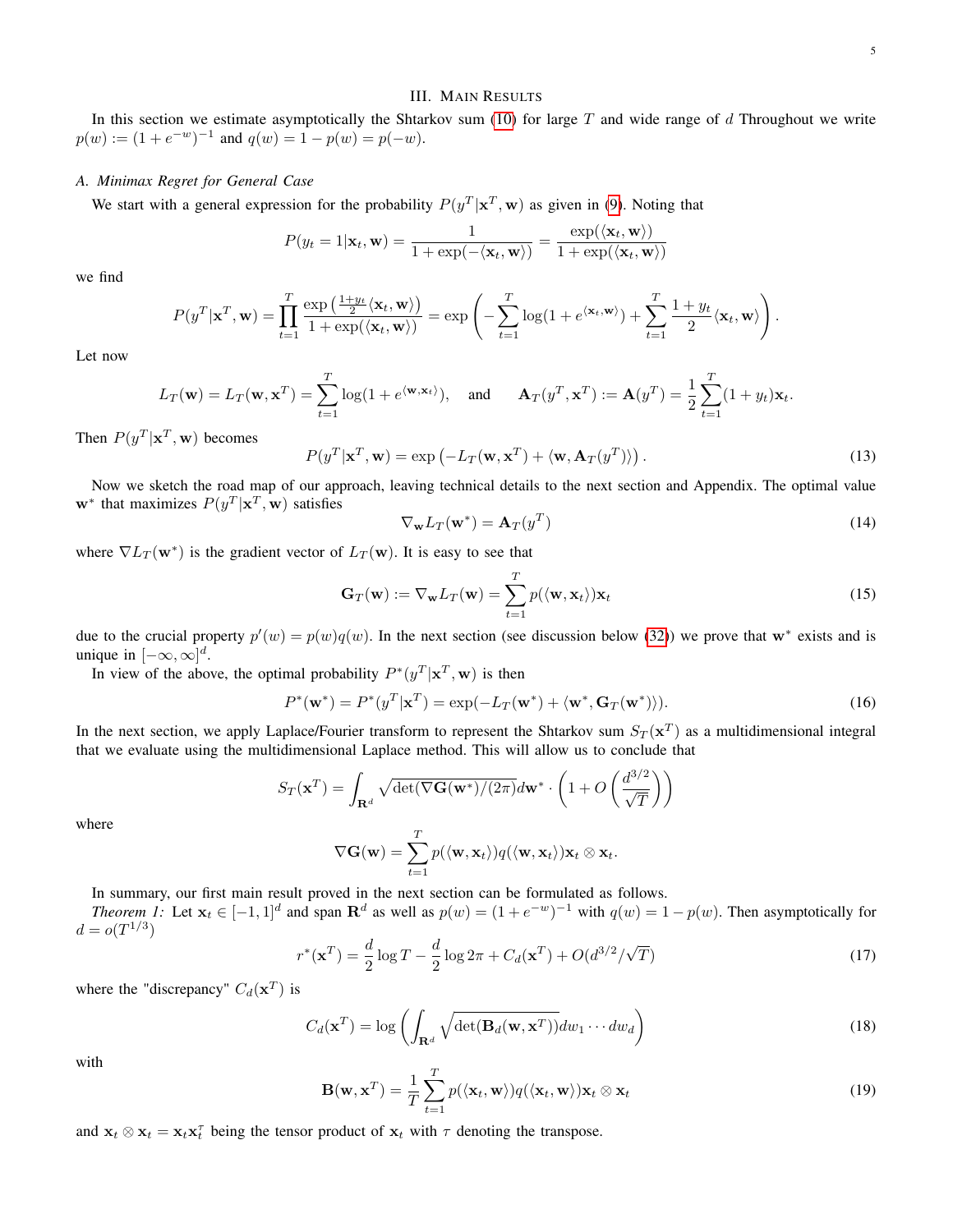In passing we should observe that if data  $X_t$  is generated by a stationary ergodic source, then by the *ergodic theorem* we conclude that with high probability (whp)

<span id="page-5-3"></span>
$$
\mathbf{B}(\mathbf{w}, \mathbf{X}^T) \to \mathbf{E}_X[\mathbf{B}(\mathbf{w}, \mathbf{X})] \stackrel{\triangle}{=} \bar{\mathbf{B}}(\mathbf{w}) = \mathbf{E}_X[p(\langle \mathbf{X}_1, \mathbf{w} \rangle) \mathbf{X}_1 \otimes \mathbf{X}_1]
$$
(20)

when  $T \to \infty$ . Therefore the discrepancy  $C_d(\mathbf{x}^T)$  satisfies

<span id="page-5-2"></span>
$$
C_d(\mathbf{X}^T) \to \log \left( \int_{\mathbf{R}^d} \sqrt{\det(\bar{\mathbf{B}}(\mathbf{w})} d\mathbf{w} \right)
$$

in probability (see [\[2\]](#page-12-34)). In the next section we will use this expression to estimate precisely  $C_d(\mathbf{x}^T)$  for features  $\mathbf{x}^T$  distributed on a sphere and a ball.

#### <span id="page-5-0"></span>*B. Extension to Non-binary Labels*

Let us now consider a non-binary label alphabet of size m. We will follow [\[9\]](#page-12-4) and define a matrix  $\mathbf{W} = [\mathbf{w}_1, \dots, \mathbf{w}_{m-1}]$ where each  $w_k$  is a vector of dimension d.The multinomial logistic function known also as *softmax function* is then defined as

$$
p_{\ell}(\mathbf{x}^{\tau}\mathbf{W}) = \frac{e^{\langle \mathbf{x}, \mathbf{w}_{\ell} \rangle}}{1 + \sum_{k=1}^{m-1} e^{\langle \mathbf{x}, \mathbf{w}_{k} \rangle}} \quad \text{and} \quad q(\mathbf{x}^{\tau}\mathbf{W}) = 1 - \sum_{\ell=1}^{m-1} p_{\ell}(\mathbf{x}^{\tau}\mathbf{W}) \tag{21}
$$

for  $\ell = 1, \ldots, m - 1$ . Alternatively, we can express  $\langle \mathbf{x}, \mathbf{w}_{\ell} \rangle$  as  $\langle \mathbf{x}, \mathbf{W} \mathbf{e}_{\ell} \rangle$  where  $\mathbf{e}_{\ell}$  is a column vector of dimension  $m - 1$ with all coefficient equal to zero except the  $\ell$ th coefficient which is set at 1. We also have  $\langle x, w_{\ell} \rangle = \text{tr}(We_{\ell} \otimes x^{\tau})$ . Finally, we write  $\mathbf{p} = (p_1, \ldots, p_m)$ .

Following the footsteps of our derivations for the binary labels, in Appendix [0a](#page-11-0) we present a brief proof of our next result.

<span id="page-5-1"></span>*Theorem 2:* Let  $x_t \in [-1,1]^d$  and span  $\mathbb{R}^d$ . The label alphabet is of size m, and for  $\mathbf{W} = [\mathbf{w}_1,\ldots,\mathbf{w}_{m-1}]$  we define  $p_{\ell}(\mathbf{x}^{\mathsf{T}} \mathbf{W})$  for  $\ell = 1, ..., m - 1$  as in [\(21\)](#page-5-2). Then asymptotically for  $md = o(T^{1/3})$ 

$$
r^*(\mathbf{x}^T) = \frac{d(m-1)}{2}\log\frac{T}{2\pi} + \log\left(\int_{\mathbf{R}^{d(m-1)}}\sqrt{\det(\mathbf{B}(\mathbf{W}))}d\mathbf{w}_1\cdots d\mathbf{w}_{m-1}\right) + O((md)^{3/2}/\sqrt{T})\tag{22}
$$

where

$$
\mathbf{B}(\mathbf{W}) = \frac{1}{T} \sum_{t=1}^T \mathbf{x}_t \otimes [\text{Diag}(\mathbf{p}(\mathbf{x}_i^T \mathbf{W})) - \mathbf{p}(\mathbf{x}_i^T \mathbf{W}) \otimes \mathbf{p}(\mathbf{x}_i^T \mathbf{W})] \otimes \mathbf{x}_t.
$$

is a  $d(m-1) \times (m-1)d$  matrix.

### *C. Spherical Features*

Now we assume that the feature  $x_t$  are either uniformly distributed on a d-dimensional sphere  $S_d$  or inside a d-dimensional ball  $B_d$  for large d. We explain our ideas on  $x_t$  distributed uniformly on the sphere  $S_d$  of radius 1. By [\(20\)](#page-5-3) we know that with high probability (whp)

$$
\mathbf{B}(\mathbf{w}, \mathcal{S}_d) \to \bar{\mathbf{B}}(\mathbf{w}) = \frac{1}{s_d} \int_{\mathcal{S}_d} p(\langle \mathbf{x} \mathbf{w} \rangle) q(\langle \mathbf{x} \mathbf{w} \rangle) \mathbf{x} \otimes \mathbf{x} \, d\mathbf{x}
$$
 (23)

where  $s_d$  is the area of the hypersphere of dimension d and radius 1, that is,  $s_d = 2\pi^{(d+1)/2}/\Gamma(\frac{d+1}{2})$ .

We first present the following lemma that we prove in the Appendix [A](#page-8-0) using analytic tools such as complex asymptotics and Mellin transform as discussed in [\[31\]](#page-12-11).

<span id="page-5-4"></span>*Lemma 1:* Let  $f(x) = p(x)q(x) = [(1 + e^{-x})(1 + e^{x})]^{-1}$  and  $\mathbf{u} = \mathbf{w}/||\mathbf{w}||$ . (i) We have the following expression

$$
\bar{\mathbf{B}}(\mathbf{w}) = \mu(\mathbf{w})(\mathbf{I}_d - \mathbf{u} \otimes \mathbf{u}) + \lambda(\mathbf{w})\mathbf{u} \otimes \mathbf{u}
$$
 (24)

where  $I_d$  is the identity operator on  $\mathbf{R}^d$  (thus  $I_d - \mathbf{u} \otimes \mathbf{u}$  is the identity operator on the hyperplane orthogonal to  $\mathbf{u}$ ) and

$$
\lambda(\mathbf{w}) = \frac{s_{d-1}}{s_d} \int_0^{\pi} \cos(\theta)^2 \sin(\theta)^{d-2} f(\cos(\theta) ||\mathbf{w}||) d\theta, \quad \mu(\mathbf{w}) = \frac{s_{d-1}}{s_d} \int_0^{\pi} \frac{\sin(\theta)^d}{d-1} f(\cos(\theta) ||\mathbf{w}||) d\theta \tag{25}
$$

are the eigenvalues of  $\mathbf{B}(w)$  with multiplicity 1 and  $d - 1$ , respectively.

(ii) Furthermore,  $\det \mathbf{B}(w) = \lambda(\mathbf{w}) \cdot \mu^{d-1}(\mathbf{w})$  and both  $\lambda(\mathbf{w})$  and  $\mu(\mathbf{w})$  are of order  $O(\|\mathbf{w}\|^{-3})$  so that  $\det(\mathbf{B}(\mathbf{w}))$  is  $O(||\mathbf{w}||^{-3d})$ . More precisely,

$$
\det(\bar{\mathbf{B}}(\mathbf{w})) = 2\left(\frac{s_{d-1}}{3s_d}\pi^2 \|\mathbf{w}\|^{-3} (1 + O(\|\mathbf{w}\|^{-2}))\right)^d
$$
(26)

for large  $\|\mathbf{w}\| \to \infty$ .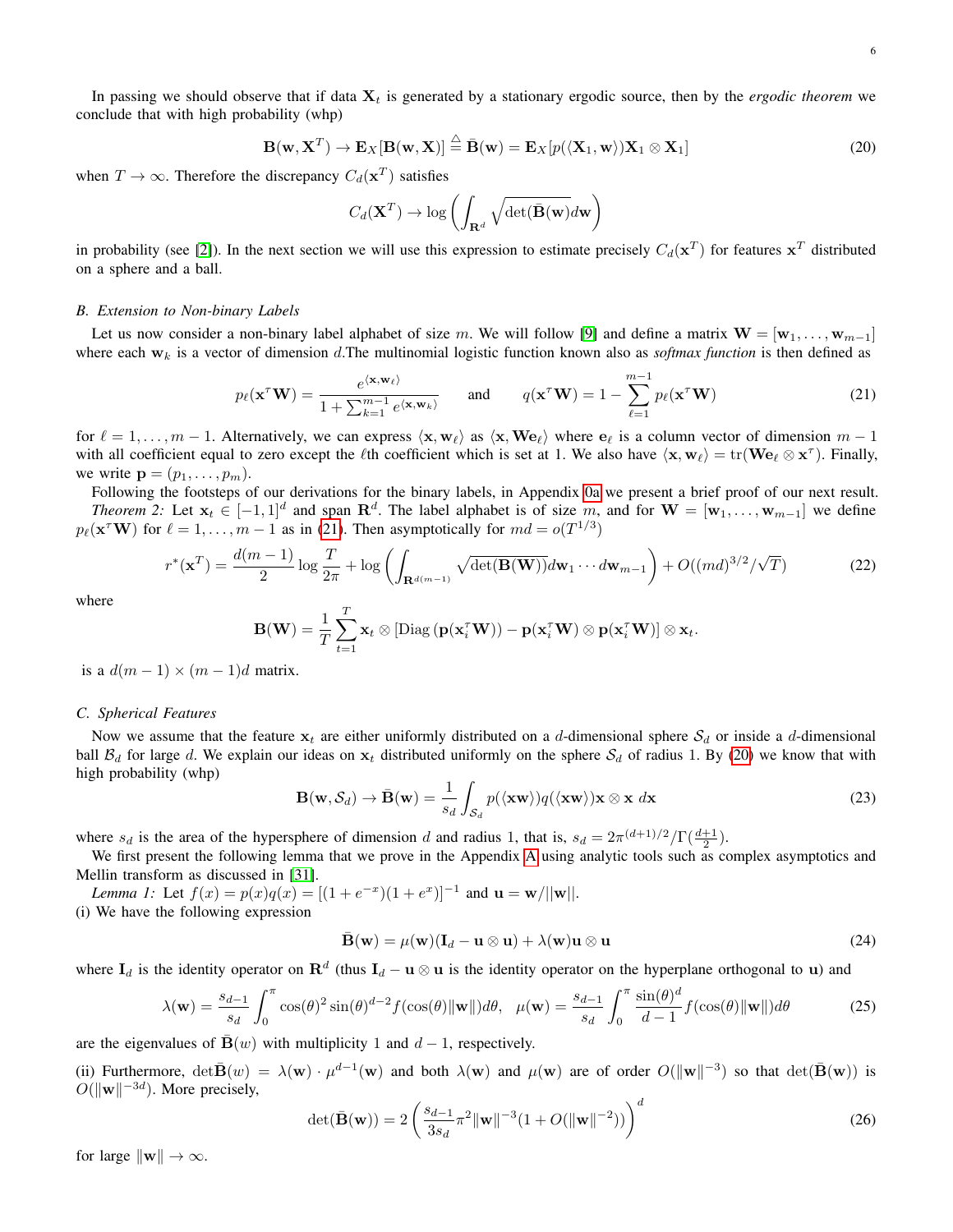We now write  $C_d(\mathcal{S}_d)$  and  $C_d(\mathcal{B}_d)$  for  $C_d(\mathbf{x}^T)$  when  $\mathbf{x}^T$  lies on the sphere  $\mathcal{S}_d$  and on the ball  $\mathcal{B}_d$ , respectively. Using Lemma [1](#page-5-4) we prove in the next section the following theorem.

<span id="page-6-0"></span>*Theorem 3:* Under assumptions of Theorem [1](#page-4-0) let us now postulate that the feature vector lies on the d-dimensional sphere  $S_d$  or ball  $\mathcal{B}_d$ . Then with high probability

<span id="page-6-3"></span>
$$
C_d(\mathcal{S}_d) = -\frac{d}{2}\log\frac{d}{4} + \frac{d}{4}\log(\pi/8) + \frac{3}{8}\log e + O(1/d)
$$
 (27)

<span id="page-6-4"></span>and

$$
C_d(\mathcal{B}_d) = -\frac{d}{2}\log\frac{d}{4} + \frac{d}{4}\log(\pi/8) - \frac{1}{8}\log e + O(1/d),\tag{28}
$$

respectively. Furthermore, the minimax regret  $r_T^*(S_d)$  for features lying uniformly on the sphere  $S_d$  converges with high probability to

$$
r_T^*(S_d) = \frac{d}{2}\log\frac{T}{d} - \frac{d}{2}\log\sqrt{8\pi} + \frac{3}{8}\log e + O(d^{3/2}/\sqrt{T})
$$

and for the features inside a d dimensional ball  $B_d$  we find

r

$$
_{T}^{*}(B_{d}) = \frac{d}{2}\log\frac{T}{d} - \frac{d}{2}\log\sqrt{8\pi} - \frac{1}{8}\log e + O(d^{3/2}/\sqrt{T})
$$

for large d.

*Remark 1:* In passing we remark that our results and [\[28\]](#page-12-5) allow us to provide the first order asymptotics for the adversarial maximal minimax regret defined as [\[20\]](#page-12-31)

$$
r_T^a \stackrel{\triangle}{=} \langle \max_{\mathbf{x}_t} \min_{\hat{y}_t} \max_{y_t} \rangle_{t=1}^T R(\mathbf{x}^T, y^T, \hat{y}^T).
$$

By max-min inequality we first conclude that  $r_T^a \ge \max_{\mathbf{x}^T} r_T^*(\mathbf{x}^T)$ . Using the upper bound of [\[28\]](#page-12-5) and our Theorem [1](#page-4-0) we easily find (see also [\[33\]](#page-12-6))

$$
r^a_T \sim \frac{d}{2}\log T
$$

for large T and  $d = o(T^{1/3})$ . This seems to be the first precise asymptotics for the adversarial minimax regret with logarithmic loss.

## IV. ANALYSIS

## *A. Proof of Theorem [1](#page-4-0)*

Let  $\mathcal{A}_T(\mathbf{x}^T)$  be the set of achievable partial sums of the vectors  $\mathbf{x}_t$ , i.e.,

$$
\mathcal{A}_T := \mathcal{A}_T(\mathbf{x}^T) = \{ \mathbf{a} \in \mathbf{R}^d : \exists y^T \in \{-1, 1\}^T : \mathbf{A}_T(y^T) = \mathbf{a} \}
$$

and let  $N(A)$  be the number of  $y^T$  tuples such that  $A_T(y^T) = A$ . The enumeration Laplace-like function of  $e^{(\mathbf{w}, \mathbf{A})}$  then satisfies

$$
F_T(\mathbf{w}) = \sum_{y^T} e^{\langle \mathbf{w}, \mathbf{A} \rangle} = \prod_t (1 + e^{\langle \mathbf{w}, \mathbf{x}_t \rangle}) = \exp(L_T(\mathbf{w}))
$$
(29)

which can also be written as

$$
F_T(\mathbf{w}) = \int e^{\langle \mathbf{w}, \mathbf{A} \rangle} d\rho_T(\mathbf{A}) \quad \text{with} \quad \rho_T = \sum_{\mathbf{a} \in \mathcal{A}_T} N(\mathbf{a}) \delta_{\mathbf{a}} \tag{30}
$$

<span id="page-6-2"></span>where  $\delta_{a}$  is the Dirac function on vector a and  $\rho_{T}$  is viewed as a measure. Using [\(16\)](#page-4-2) and above we can re-write the Shtarkov sum as

<span id="page-6-1"></span>
$$
S_T(\mathbf{x}^T) = \sum_{\mathbf{A} \in \mathcal{A}_T(\mathbf{x}^T)} N_T(\mathbf{A}) \exp(-L(\mathbf{w}^*(\mathbf{A})) + \langle \mathbf{w}^*(\mathbf{A}), \mathbf{A} \rangle)
$$
(31)

that we evaluate asymptotically for large  $T$ .

We now express [\(31\)](#page-6-2) as

$$
S_T(\mathbf{x}^T) = \int K(\mathbf{A}) d\rho_T(\mathbf{A}), \quad \text{where} \quad K(\mathbf{A}) = \exp(-L(\mathbf{w}^*(\mathbf{A})) + \langle \mathbf{w}^*(\mathbf{A}), \mathbf{A} \rangle). \tag{32}
$$

Here  $w^*(A)$  is the inverse of function  $G_T(w)$ . This inverse exists because the function  $L(w)$  is in  $C^{\infty}$  and it is convex since its second derivative  $\nabla^2 L(\mathbf{w}) = \sum_t p(\langle \mathbf{x}_t p(\mathbf{w}) \rangle q(\langle \mathbf{x}_t p(\mathbf{w}) \rangle \mathbf{x}_t \otimes \mathbf{x}_t$  is strictly positive as soon as  $\mathbf{R}^d$  is spanned by  $\mathbf{x}_t$ . Therefore, it has a unique minimum although it can have some infinite coordinates. In some cases the minimum can be at infinity. Indeed, consider the case when the pairs  $(x_t, y_t)$  form a separable set, *i.e* for binary labels there is an hyperplane that separates the +1 labelled features from the -1 labelled features. In this case let  $w_0$  be such that  $\langle w_0, x_t \rangle > 0$  for all  $y_t = 1$  and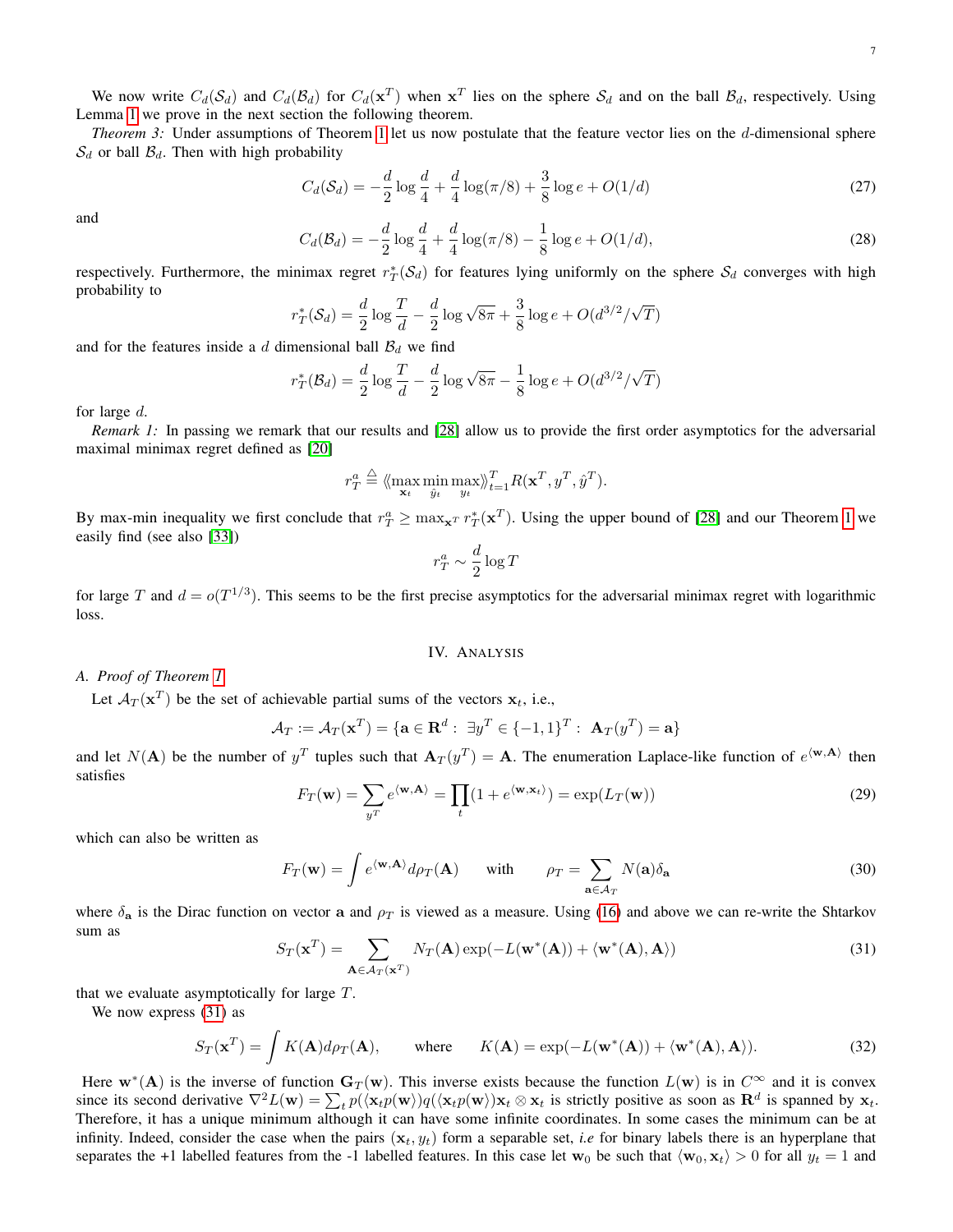$\langle w_0, x_t \rangle < 0$  otherwise. The minimum is reached at  $w_0 = +\infty$  since  $\lim \nabla L(w) = \mathbf{A}$  when  $\mathbf{w} = x\mathbf{w}_0$  with  $x \to +\infty$ . There can be hybrid cases where the minimum is attained over  $\pm \infty$  for some coordinates of w while the other components remain finite. The example is when the pair label features are separable on some components but are not on the other components. We conclude that  $K(A)$  is in  $C^{\infty}$  and has a finite support contained in  $[-T, T]^d$ .

Let now

$$
K^*(\mathbf{w}) = \int_{\mathbf{R}^d} K(\mathbf{A}) e^{i \langle \mathbf{w}, \mathbf{A} \rangle} d\mathbf{A}
$$

be the Fourier transform of function  $K(A)$ . Parseval theorem for multidimensional Fourier transform tells us that

$$
S_T(\mathbf{x}^T) = \frac{1}{(2\pi)^d} \int_{\mathbf{c}+\mathbf{R}^d} F_T(i\mathbf{w}) K^*(-\mathbf{w}) d\mathbf{w}
$$
 (33)

where c is any constant in the domain of the Fourier existence. Notice that

$$
K^*(\mathbf{w}) = \int_{\mathbf{R}^d} \exp(-L_T(\mathbf{w}^*(\mathbf{A})) + \langle (\mathbf{w}^*(\mathbf{A}) + i\mathbf{w}), \mathbf{A} \rangle) d\mathbf{A}.
$$

By change of variable  $\mathbf{A} = \mathbf{G}(\mathbf{w}^*)$  we arrive at

$$
K^*(\mathbf{w}) = \int_{\mathbf{R}^d} \exp(-L_T(\mathbf{w}^*) + \langle (\mathbf{w}^* + i\mathbf{w}), \mathbf{G}(\mathbf{w}^*) \rangle) \det(\nabla \mathbf{G}(\mathbf{w}^*)) d\mathbf{w}^*
$$
(34)

leading to

$$
S_T(\mathbf{x}^T) = \frac{1}{(2\pi)^d} \int_{\mathbf{R}^d} \exp(-L_T(\mathbf{w}^*) + \langle \mathbf{w}^*, \mathbf{G}_T(\mathbf{w}^*) \rangle) \det(\nabla \mathbf{G}_T(\mathbf{w}^*)) d\mathbf{w}^*
$$

$$
\cdot \int_{-i\mathbf{c} + \mathbf{R}^d} \exp(L_T(i\mathbf{w}) - i\langle \mathbf{w}, \mathbf{G}_T(\mathbf{w}^*) \rangle) d\mathbf{w}.
$$
(35)

We now take the advantage of the fact that the functions under the integrals are analytic functions so that we can move the path of integration of the second integral from  $-i\mathbf{c} + \mathbf{R}^d$  to  $-i\mathbf{w}^* + \mathbf{R}^d$ , finding

<span id="page-7-0"></span>
$$
S_T(\mathbf{x}^T) = \frac{1}{(2\pi)^d} \int_{\mathbf{R}^d} \exp(-L_T(\mathbf{w}^*) + \langle \mathbf{w}^*, \mathbf{G}_T(\mathbf{w}^*) \rangle) \det(\nabla \mathbf{G}_T(\mathbf{w}^*)) d\mathbf{w}^*
$$

$$
\cdot \int_{-i\mathbf{w}^* + \mathbf{R}^d} \exp(L_T(i\mathbf{w}) - i \langle \mathbf{w}, \mathbf{G}_T(\mathbf{w}^*) \rangle) d\mathbf{w}.
$$
(36)

Finally, we notice that on the segment  $\Im(\mathbf{w}) = i\mathbf{w}^*$  the quantity  $|L_T(i\mathbf{w}) - i\langle \mathbf{w}, \mathbf{G}_T(\mathbf{w}^*) \rangle|$  attains its maximum at  $\mathbf{w} = -i\mathbf{w}^*$ , since

$$
\nabla(L_T(i\mathbf{w}) - i\langle \mathbf{w}, \mathbf{G}_T(\mathbf{w}^*)\rangle) = i\mathbf{G}_T(i\mathbf{w}) - i\mathbf{G}_T(\mathbf{w}^*)
$$

is zero when  $i\mathbf{w} = \mathbf{w}^*$ . Hence, for  $\mathbf{x} \to 0$  we conclude

<span id="page-7-1"></span>
$$
L_T(\mathbf{w}^* + i\mathbf{x}) - \langle (\mathbf{w} + i\mathbf{x}), \mathbf{G}_T(\mathbf{w}^*) \rangle = L_T(\mathbf{w}^*) - \langle (\mathbf{w}, \mathbf{G}_T(\mathbf{w}^*) \rangle -\frac{1}{2} \langle \mathbf{x}, \nabla^2, L_T(\mathbf{w}^*) \mathbf{x} \rangle + O(L_T^{(3)}(\mathbf{w}^*) ||\mathbf{x}||^3)
$$

where  $L_T^{(3)}$  $T(T(T^{(3)}(w^*))$  is the third derivative of  $L_T(w)$  at  $w^*$ . But  $\nabla^2 L_T(w)$  and  $L_T^{(3)}$  $T(T^{(3)}(w^*))$  are of order  $O(T)$ , hence we can apply the multidimensional Laplace method to find

$$
\int_{\Im(\mathbf{w}) = i\mathbf{w}^*} \exp\left(L_T(\mathbf{w}) - \langle \mathbf{w}, \mathbf{G}_T(\mathbf{w}^*) \rangle\right) d\mathbf{w} = \frac{\exp(L_T(\mathbf{w}^*) - \langle \mathbf{w}^*, \mathbf{G}_T(\mathbf{w}^*) \rangle)}{\sqrt{\det(\nabla^2 L_T(\mathbf{w}^*)/(2\pi))}}
$$
(37)

$$
\times \left(1 + O\left(\frac{d^{3/2}}{\sqrt{T}}\right)\right). \tag{38}
$$

Since  $\exp(L_T(\mathbf{w}^*) - \langle \mathbf{w}^*, \mathbf{G}_T(\mathbf{w}^*) \rangle)$  cancels factor  $\exp(-L_T(\mathbf{w}^*) + \langle \mathbf{w}^*, \mathbf{G}_T(\mathbf{w}^*) \rangle)$  in [\(36\)](#page-7-0) we find the leading expression for  $S_T(\mathbf{x}^T)$ . The error term follows from [\[12\]](#page-12-35) using

$$
\int_{\mathbf{R}^d} |x|^3 \exp(-a|x|^2) = 1/a^{(d+3)/2} \pi^{d/2} \frac{\Gamma(d/2 + 3/2)}{\Gamma(d/2)}
$$
\n(39)

and applying the Stirling formula to the gamma function for large  $d$ . After substituting it in [\(36\)](#page-7-0), we complete the proof of Theorem [1.](#page-4-0) Details are discussed in Appendix [0a.](#page-11-1)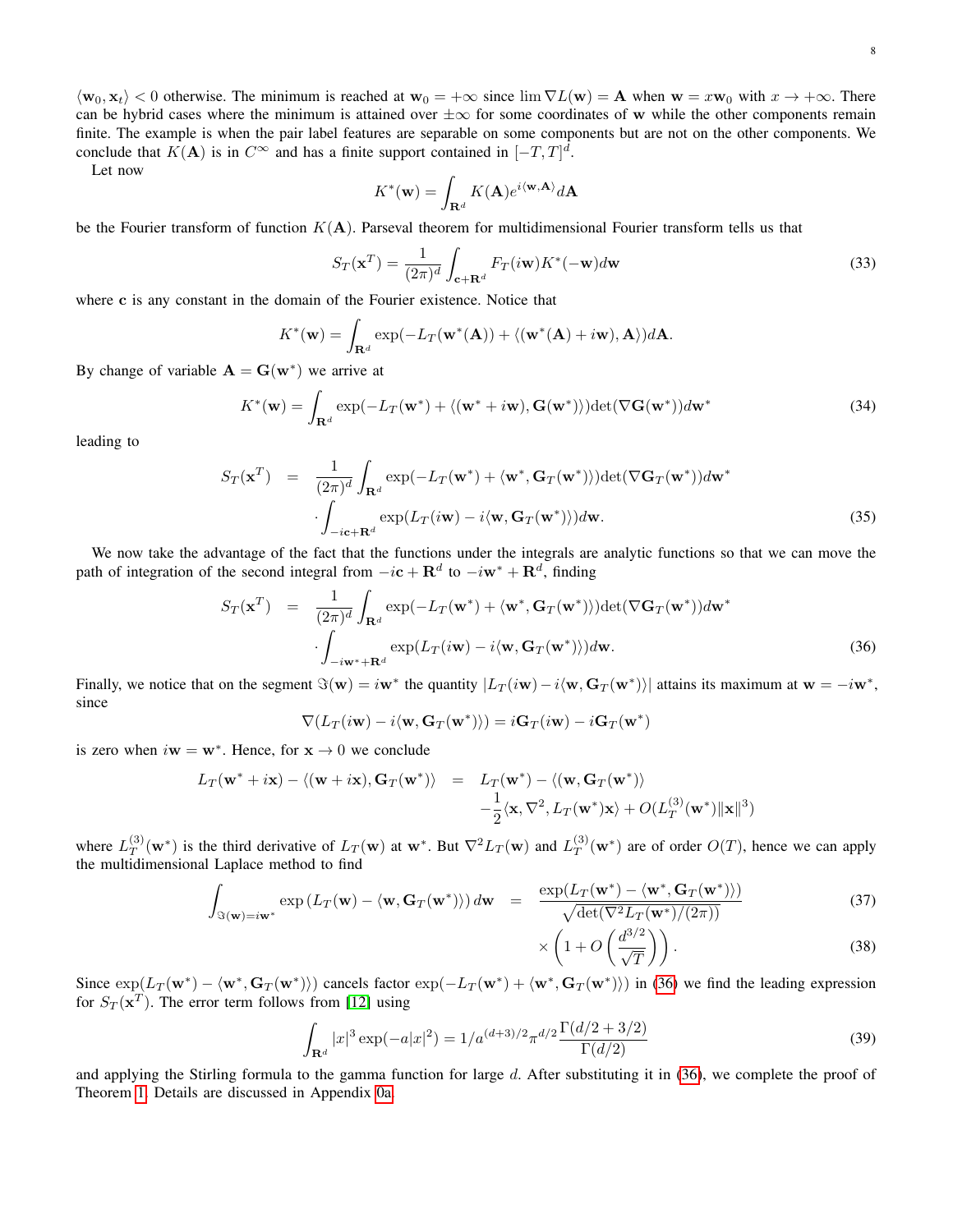# *B. Proof of Theorem [3](#page-6-0)*

In order to prove asymptotic results of Theorem [3,](#page-6-0) we must evaluate the quantities  $\lambda(w)$  and  $\mu(w)$ , the eigenvalues of matrix  $\bar{\mathbf{B}}(\mathbf{w})$  for large d. The main contribution of both integrals is for  $\theta$  around  $\frac{\pi}{2}$ . For  $\theta = \frac{\pi}{2} + \sqrt{\frac{2}{d}}x$  we have

$$
\sin(\theta)^{d-2} = \exp(-\frac{d-2}{d}(x^2 + O(x^4))),\n\cos(\theta)^2 = \frac{2}{d}x^2 - 4/(3d^2)x^4 + O(x^6/d^3),\nf(\cos(\theta)||\mathbf{w}||) = \frac{1}{4}\exp(-\frac{\|\mathbf{w}\|^2}{2d}x^2) \cdot (1 + O(w^4x^4/d^2))
$$
\n(40)

leading to (after dropping the error term which is easy to estimate)

 $\sqrt{ }$  $\int$ 

 $\overline{\mathcal{L}}$ 

$$
\int_0^{\pi} \sin(\theta)^{d-2} \cos(\theta)^2 f(\cos(\theta) ||\mathbf{w}||) d\theta = (2/d)^{3/2} \int_{-\infty}^{+\infty} \exp\left(-(1 + \frac{\|\mathbf{w}\|^2 - 4}{2d})x^2\right) x^2 dx
$$

$$
= (2/d)^{3/2} \frac{\sqrt{\pi}}{2} \left(1 + \frac{\|\mathbf{w}\|^2 - 4}{2d}\right)^{-3/2} \tag{41}
$$

and

$$
\int_0^{\pi} \sin(\theta)^d f(\cos(\theta) ||\mathbf{w}||) d\theta = (2/d)^{1/2} \int_{-\infty}^{+\infty} \exp\left(-(1 + \frac{||\mathbf{w}||^2}{2d})x^2\right) dx
$$
  
=  $(2/d)^{1/2} \sqrt{\pi} \left(1 + \frac{||\mathbf{w}||^2}{2d}\right)^{-1/2}$ . (42)

In summary

$$
\det(\mathbf{B}(\mathbf{w})) = \left(\frac{s_{d-1}}{s_d}\right)^d (2/d)^{d/2} \frac{1}{d} \frac{1}{(d-1)^{d-1}} \pi^{d/2} \exp\left(-\frac{\|\mathbf{w}\|^2}{4}\right).
$$
 (43)

To complete the derivation, we need to integrate  $\sqrt{\det(B(w))}$  over the vectors w. This leads to

$$
\int \sqrt{\left(\det(\mathbf{B}(\mathbf{w}))}\,d\mathbf{w} = \frac{1}{2^d} \left(\frac{s_{d-1}}{s_d}\right)^{d/2} (2/d)^{d/4} \frac{1}{\sqrt{d}} \frac{1}{\sqrt{d-1}^{d-1}} \pi^{d/4} (2\sqrt{2\pi})^d. \tag{44}
$$

The final touch is to get an estimate of the ratio  $\frac{s_{d-1}}{s_d}$ . But

$$
\frac{s_{d-1}}{s_d} = \sqrt{\pi} \frac{\Gamma(d/2)}{\Gamma((d-1)/2)}, \qquad \frac{\Gamma(d/2)}{\Gamma(d-1)} = \sqrt{\frac{d}{2} - \frac{1}{4} + O(1/d)}
$$
\n
$$
\int \sqrt{\det(\mathbf{B}(\mathbf{w}))} d\mathbf{w} = (\pi/8)^{d/4} e^{3/8} (d/4)^{-d/2}
$$
\n(45)

so that

$$
\int \sqrt{(\det(\mathbf{B}(\mathbf{w}))}d\mathbf{w} = (\pi/8)^{d/4}e^{3/8}(d/4)^{-d/2}
$$
\n(45)

which completes the derivation of [\(27\)](#page-6-3).

We prove [\(28\)](#page-6-4) in a similar manner where the extra factor  $\left(\frac{d}{d-1}\right)^{d/2} \left(\frac{d-1}{d+1}\right)^{\frac{d-1}{2}}$  comes from the volume of a ball. At the end, for the unit ball features we find

$$
\int \sqrt{\det(\mathbf{B}(\mathbf{w}))}d\mathbf{w} = (\pi/8)^{d/4}e^{-1/8}(d/4)^{-d/2}.
$$
\n(46)

More details can be found in the Appendix [A.](#page-8-0)

## <span id="page-8-0"></span>APPENDIX

We prove here Lemma [1](#page-5-4) that we repeat below for the reader convenience. *Lemma 2:* Let  $f(x) = p(x)q(x) = [(1 + e^{-x})(1 + e^{x})]^{-1}$  and  $\mathbf{u} = \mathbf{w}/||\mathbf{w}||$ . (i) We have the following expression

$$
\bar{\mathbf{B}}(\mathbf{w}) = \mu(\mathbf{w})(\mathbf{I}_d - \mathbf{u} \otimes \mathbf{u}) + \lambda(\mathbf{w})\mathbf{u} \otimes \mathbf{u}
$$
\n(47)

where  $I_d$  is the identity operator orthogonal to u and

$$
\lambda(\mathbf{w}) = \frac{s_{d-1}}{s_d} \int_0^{\pi} \cos(\theta)^2 \sin(\theta)^{d-2} f(\cos(\theta) ||\mathbf{w}||) d\theta \tag{48}
$$

and

$$
\mu(\mathbf{w}) = \frac{s_{d-1}}{s_d} \int_0^\pi \frac{\sin(\theta)^d}{d-1} f(\cos(\theta) ||\mathbf{w}||) d\theta \tag{49}
$$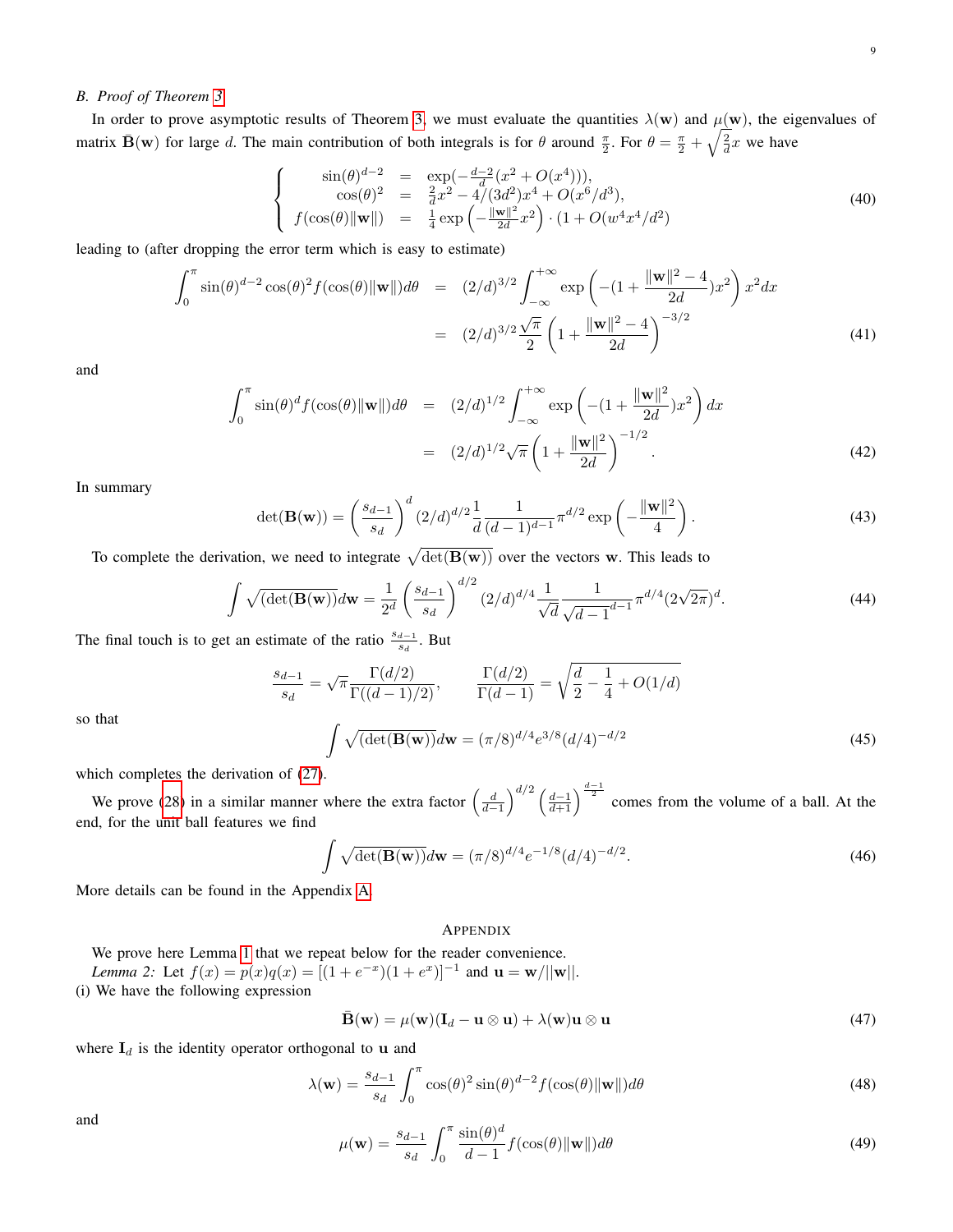are the eigenvalues of  $\bar{\mathbf{B}}(w)$  with cardinality 1 and  $d - 1$ , respectively.

(ii) Furthermore,  $\det \bar{\mathbf{B}}(w) = \lambda(\mathbf{w}) \cdot \mu^{d-1}(\mathbf{w})$  and both  $\lambda(\mathbf{w})$  and  $\mu(\mathbf{w})$  are of order  $O(\|\mathbf{w}\|^{-3})$  and  $\det(\mathbf{B}(\mathbf{w}))$  is  $O(\|\mathbf{w}\|^{-3d})$ . More precisely,

$$
\det(\mathbf{B}(\mathbf{w}^*)) = 2\left(\frac{s_{d-1}}{3s_d}\pi^2 \|\mathbf{w}\|^{-3} (1 + O(\|\mathbf{w}\|^{-2}))\right)^d
$$
\n(50)

for large  $\|\mathbf{w}\| \to \infty$ .

We start with part (i). Let  $\theta$  be the angle between x and u. We have the decomposition  $\mathbf{x} = \cos(\theta)\mathbf{u} + \mathbf{b}$  with  $\mathbf{b} \in \sin \theta \mathcal{S}_{d-1}(\mathbf{u})$ where  $\mathcal{S}_{d-1}(\mathbf{u})$  is the unit hypersphere orthogonal to u. Since x's have a spheric symmetry in its distribution, so it is the case for the b's in  $\sin \theta S_{d-1}(\mathbf{u})$  for any given angle  $\theta$ . Thus

$$
\bar{\mathbf{B}}(\mathbf{w}) = \frac{1}{s_d} \int_0^{\pi} f(||\mathbf{w}|| \cos \theta) d\theta \int_{\sin \theta S_{d-1}(\mathbf{u})} (\mathbf{b} + \cos \theta \mathbf{u}) \otimes (\mathbf{b} + \cos \theta \mathbf{u}) d\mathbf{b}
$$
(51)  
\n
$$
= \frac{1}{s_d} \int_0^{\pi} f(||\mathbf{w}|| \cos \theta) d\theta \int_{\sin \theta S_{d-1}(\mathbf{u})} (\mathbf{b} \otimes \mathbf{b} + (\cos \theta)^2 \mathbf{u} \otimes \mathbf{u}) d\mathbf{b}
$$
  
\n
$$
+ \frac{1}{s_d} \int_0^{\pi} f(||\mathbf{w}|| \cos \theta) d\theta \int_{\sin \theta S_{d-1}(\mathbf{u})} \cos \theta (\mathbf{b} \otimes \mathbf{u} + \mathbf{u} \otimes \mathbf{b}) d\mathbf{b}.
$$
 (52)

Again due to the spheric symmetry of **b** we also have  $\int_{\sin \theta S_{d-1}(\mathbf{u})} \mathbf{b} = 0$  leading to

$$
\bar{\mathbf{B}}(\mathbf{w}) = \frac{1}{s_d} \int_0^{\pi} f(||\mathbf{w}|| \cos \theta) d\theta \int_{\sin \theta S_{d-1}(\mathbf{u})} (\mathbf{b} \otimes \mathbf{b} + (\cos \theta)^2 \mathbf{u} \otimes \mathbf{u} d\mathbf{b})
$$
  
\n
$$
= \frac{1}{s_d} \int_0^{\pi} f(||\mathbf{w}|| \cos \theta) (\sin \theta)^{d-1} d\theta
$$
  
\n
$$
\int_{S_{d-1}(\mathbf{u})} ((\sin \theta)^2 \mathbf{b} \otimes \mathbf{b} + (\cos \theta)^2 \mathbf{u} \otimes \mathbf{u}) d\mathbf{b}.
$$
 (53)

The  $(\sin \theta)^{d-1}$  factor arises from the change of integration domain from  $\sin \theta S_{d-1}(\mathbf{u})$  to  $S_{d-1}(\mathbf{u})$ .

The quantity  $\int_{S_{d-1}(\mathbf{u})} \mathbf{b} \otimes \mathbf{b}$  is the  $(d-1) \times (d-1)$  matrix whose  $(i, j)$  coefficient is  $\int_{S_{d-1}} b_i b_j d\mathbf{b}$ . Clearly, by spheric symmetry of the b vectors  $\int_{S_{d-1}} b_i b_j d\mathbf{b} = 0$  when  $i \neq j$ . We also have for all  $i \neq j$ :

$$
\int_{\mathcal{S}_{d-1}} (b_i)^2 d\mathbf{b} = \int_{\mathcal{S}_{d-1}} (b_j)^2 d\mathbf{b} = \frac{1}{d-1} \int_{\mathcal{S}_{d-1}} ||\mathbf{b}||^2 d\mathbf{b} = \frac{s_{d-1}}{d-1}.
$$
\n(54)

Thus

$$
\int_{\mathcal{S}_{d-1}(\mathbf{u})} \mathbf{b} \otimes \mathbf{b} d\mathbf{b} = \frac{s_{d-1}}{d-1} \mathbf{I}_{d-1}(\mathbf{u}) \tag{55}
$$

and similarly

$$
\int_{\mathcal{S}_{d-1}(\mathbf{u})} \mathbf{u} \otimes \mathbf{u} d\mathbf{b} = s_{d-1} \mathbf{u} \otimes \mathbf{u}
$$
 (56)

which completes the proof of part (i) of the lemma.

Now we move to part (ii) of Lemma [1.](#page-5-4) Both  $\lambda(\mathbf{w})$  and  $\mu(\mathbf{w})$  are functions of  $w = ||\mathbf{w}||$ . We write  $\lambda(w) = \lambda(||\mathbf{w}||)$  and  $\mu(w) = \mu(||w||)$ . To capture the asymptotics of these functions we apply Mellin transform which is an effective tool of analytic combinatorics for complex asymptotics. The reader is refereed to [\[7\]](#page-12-10) and [\[31\]](#page-12-11) for detailed discussions.

The Mellin transforms  $\lambda^*(s)$  and  $\mu^*(s)$  of  $\lambda(w)$  and  $\mu(w)$  are defined, respectively, as

$$
\lambda^*(s) = \int_0^\infty \lambda(w) w^{s-1} dw,
$$
  

$$
\mu^*(s) = \int_0^\infty \mu(w) w^{s-1} dw.
$$

Observe now that

$$
\lambda(w) = 2\frac{s_{d-1}}{s_d} \int_0^{\pi/2} f(\cos(\theta)w) \cos^2(\theta) \sin^{d-2}(\theta) d\theta \tag{57}
$$

$$
= \frac{2s_{d-1}}{s_d} \int_0^1 y^2 (1 - y^2)^{(d-3)/2} f(yx) dy \tag{58}
$$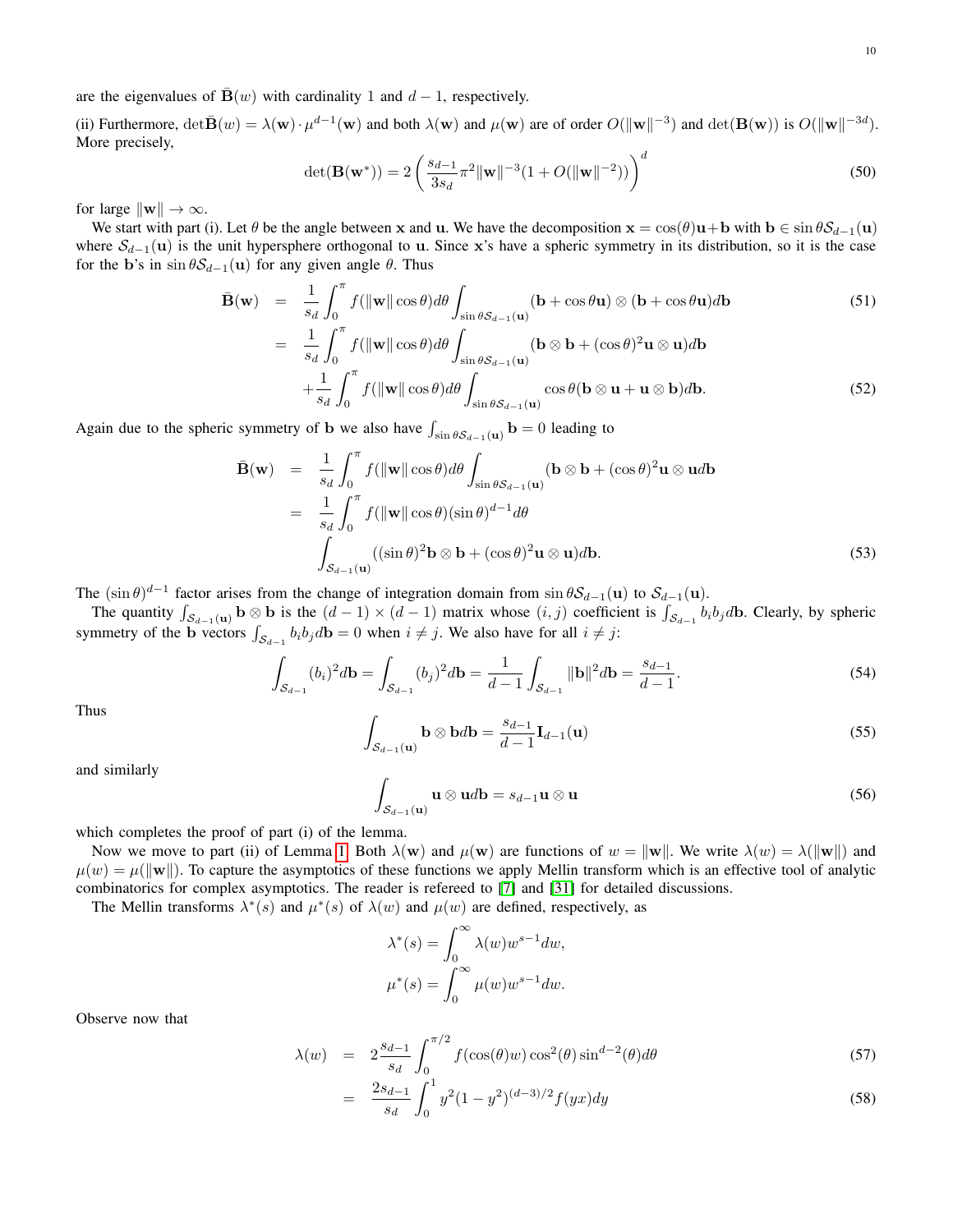via the change of variable  $y = cos(\theta)$ . Thus we find

$$
\lambda^*(s) = \frac{2s_{d-1}}{s_d} \int_0^1 (1 - y^2)^{(d-3)/2} y^2 dy \int_0^\infty f(yx) x^{s-1} dx \tag{59}
$$

$$
= \frac{2s_{d-1}}{s_d} f^*(s) \int_0^1 (1 - y^2)^{(d-3)/2} y^{2-s} dy \tag{60}
$$

$$
= f^*(s)\beta_1^*(3-s) \tag{61}
$$

where  $f^*(s)$  is the Mellin transform of  $f(x) = p(x)q(x)$  and  $\beta_1(s)$  is the Mellin transform of the function  $(1 - y^2)^{(d-3)/2}y$ defined over  $[0, 1]$ .

The Mellin transform  $\beta_1^*(s)$  is defined for  $\Re(s) > 0$  and being locally analytical it has poles on the negative even integers, corresponding to the Taylor expansion of  $(1 - y^2)^{(d-3)/2}$ . The Mellin transform  $f^*(s)$  of function  $f(x)$  is

$$
f^*(s) = (s-1)^2(s-2)h^*(s-2)
$$

where  $h^*(s)$  is the Mellin transform of function  $h(x) = \log(1 + e^{-x})$  defined for  $\Re(s) > 0$ . The Mellin transform  $f^*(s)$  is defined for  $\Re(s > 2$  but the simple poles at  $s = 1$  and  $s = 2$  are canceled by the factor  $(s - 1)(s - 2)$  thus is finally defined for  $\Re(s) > 0$ . More precisely, we have

$$
h^*(s) = (1 - 2^{-s})\zeta(s+1)\Gamma(s)
$$

where  $\Gamma(s)$  is the Euler gamma function and  $\zeta(s)$  is the Riemann zeta function.

The product  $\beta(2-s)(s-1)^2(s-2)h^*(s-2)$  is defined for  $\Re(s) \in [0,1]$ . But the simple pole at  $s=1$  is canceled by the additional factor  $(s-1)$ . The next pole is at  $s=3$  which has the residue  $-\zeta(2)\Gamma(3) = -\pi^2/3$ , thus  $\lambda^*(s)$  is defined for  $\Re(s) \in ]0, 3[.$ 

We can make a similar analysis for  $\mu^*(s)$  and we arrive at

$$
\begin{aligned} \lambda^*(s) &= 2\frac{s_{d-1}}{s_d}\beta_1^*(3-s)f^*(s),\\ \mu^*(s) &= 2\frac{s_{d-1}}{(d-1)s_d}\beta_2^*(1-s)f^*(s), \end{aligned}
$$

where  $\beta_1^*(s)$  and  $\beta_2^*(s)$  are respectively the Mellin transform of function  $(1-y^2)^{(d-3)/2}$  and function  $(1-y^2)^{(d-1)/2}$ . The Mellin transform  $\mu^*(s)$  is also defined on  $\Re(s) \in ]0,3[$  and has a simple pole at  $s = 3$  with residue  $-\zeta(2)\Gamma(3)\frac{d-1}{2} = -\pi^2/6(d-1)$ . For both  $\lambda^*(s)$  and  $\mu^*(s)$  the next pole is at  $s = 5$ .

We now apply the inverse Mellin transform defined as (e.g., see [\[31\]](#page-12-11))

$$
\begin{array}{rcl}\n\lambda(w) & = & \int_{\Re(s)=1} \lambda^*(s) w^{-s} ds, \\
\mu(w) & = & \int_{\Re(s)=1} \mu^*(s) w^{-s} ds\n\end{array} \tag{62}
$$

to extract asymptotics of  $\lambda(w)$  and  $\mu(w)$  for  $w \to \infty$ . By moving the integration path over the simple poles at  $s = 3$  and  $s = 5$ and catching the residues we finally obtain

$$
\begin{array}{rcl}\n\lambda(w) & = & 2\frac{s_{d-1}}{3s_d}\pi^2 w^{-3} + O(w^{-5}), \\
\mu(w) & = & \frac{s_{d-1}}{3s_d}\pi^2 w^{-3} + O(w^{-5})\n\end{array} \tag{63}
$$

for  $w \to \infty$ . In conclusion

$$
\det(\bar{\mathbf{B}}(\mathbf{w})) = 2 \left( \frac{s_{d-1}}{3s_d} \pi^2 \|\mathbf{w}\|^{-3} (1 + O(\|\mathbf{w}\|^{-2})) \right)^d \tag{64}
$$

when  $\|\mathbf{w}\| \to \infty$ . This completes the proof of Lemma [1.](#page-5-4)

*a) Asymptotics for the ball*  $B_d$ .: Here, we complete the proof of the asymptotics for the ball. We study the case where feature  $x_t$  is uniformly distributed inside the unit ball  $B_d$  of dimension d. In this case the vector x such that  $\langle \mathbf{u} \mathbf{x} \rangle = \cos(\theta)$ satisfies the decomposition  $x = cos(\theta)u + sin(\theta)dv$  where b is uniformly distributed inside the unit ball of dimension  $d - 1$ orthogonal to u. Thus

$$
\lambda(\mathbf{w}) = \frac{1}{v_d} \int_0^{\pi} \cos(\theta)^2 \sin(\theta)^d v_d f(\cos(\theta) ||\mathbf{w}||) d\theta \tag{65}
$$

where  $v_d$  is the volume of the unit ball in dimension d (in fact  $v_d = s_d/d$ ). Therefore,

$$
\mu(\mathbf{w}) = \frac{1}{v_d} \int_0^{\pi} \sin(\theta)^d f(\cos(\theta) ||\mathbf{w}||) d\theta \int_{||\mathbf{b}||=1} \langle \mathbf{v} \mathbf{b} \rangle^2 d\mathbf{b}.
$$
 (66)

$$
= \frac{1}{v_d} \int_0^{\pi} \sin(\theta)^d f(\cos(\theta) ||\mathbf{w}||) d\theta \int_0^1 s_{d-1} \frac{r^2}{d-1} r^{d-2} dr \tag{67}
$$

$$
= \frac{v_{d-1}}{v_d} \int_0^\pi \frac{\sin(\theta)^d}{d+1} f(\cos(\theta) ||\mathbf{w}||) d\theta.
$$
 (68)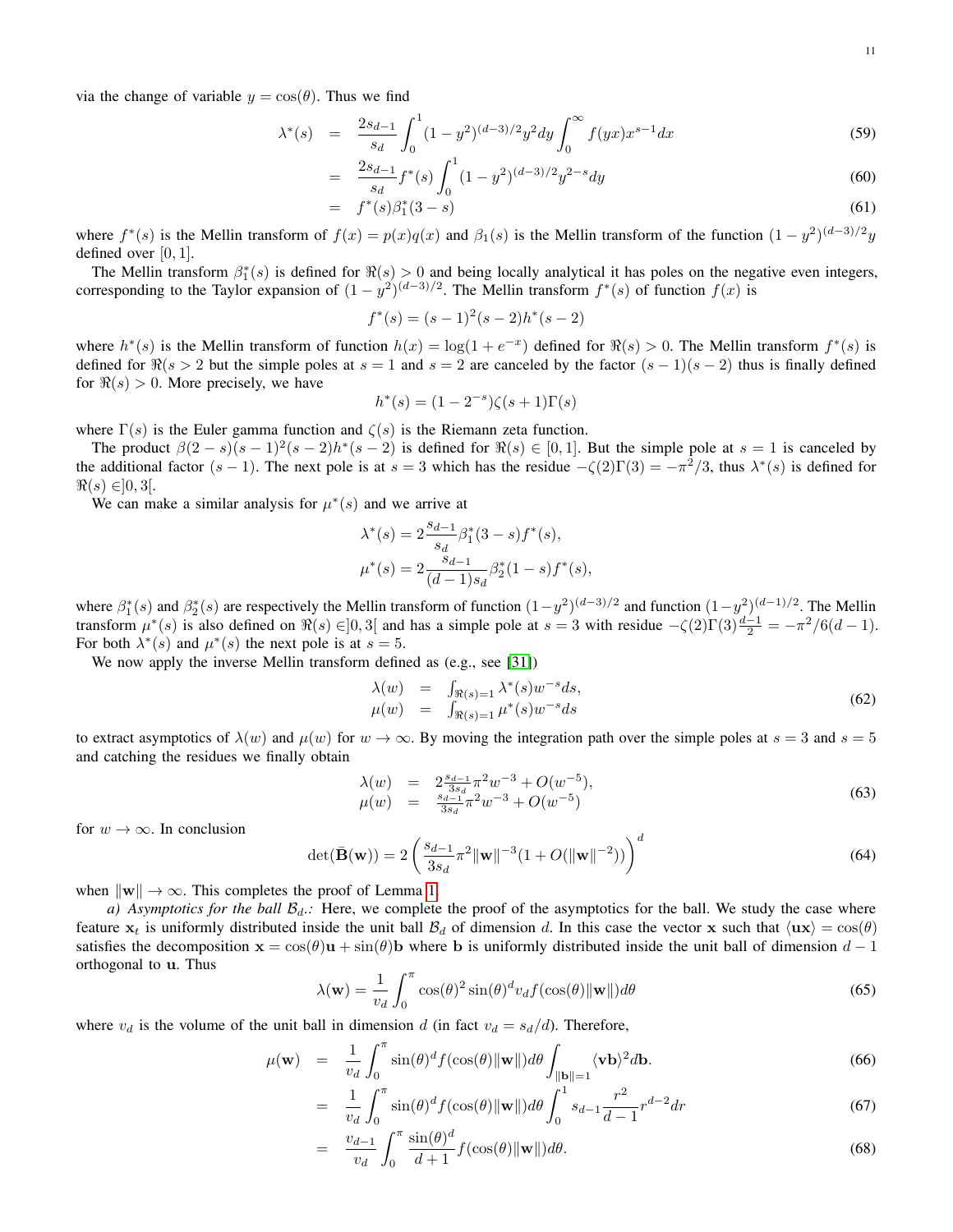<span id="page-11-1"></span>Using  $\sqrt{\det(\mathbf{\bar{B}}(\mathbf{w}))} = \sqrt{\lambda(\mathbf{w})(\mu(\mathbf{w}))^{d-1}}$ , all computations done with an extra factor  $\left(\frac{d}{d-1}\right)^{d/2} \left(\frac{d-1}{d+1}\right)^{\frac{d-1}{2}}$ , we find at the end

$$
\int \sqrt{\det(\mathbf{B}(\mathbf{w}))}d\mathbf{w} \sim (\pi/8)^{d/4} e^{-1/8} (d/4)^{-d/2}
$$
\n(69)

which establishes [\(28\)](#page-6-4).

We provide here more details of the error term as expressed in [\(38\)](#page-7-1). *Theorem 4 (Error of [\(38\)](#page-7-1)):* The error term of the Shtarkov sum [\(36\)](#page-7-0) is

$$
O\left(\frac{d^{3/2}}{\sqrt{T\lambda(\mathbf{w}^*)^3}}\right)
$$

where  $\lambda(\mathbf{w}^*)$  is the is the main eigenvalue of  $\bar{\mathbf{B}}(\mathbf{w}^*)$  at  $\mathbf{w}^*$ .

*Proof:* The integral [\(37\)](#page-7-1) is asymptotically approximated by the the multidimensional Laplace method that leads to the error term estimation. We use the following change of variable  $\mathbf{x} = \sqrt{\nabla^2 L_T (\mathbf{w}^*)} \mathbf{w}$ 

$$
\int_{\Im(\mathbf{w})=-\mathbf{w}^*} \exp\left(L_T(\mathbf{w}) - \langle \mathbf{w}, \mathbf{G}_T(\mathbf{w}^*) \rangle\right) d\mathbf{w} = \frac{\exp(L_T(\mathbf{w}^*) - \langle \mathbf{w}^*, \mathbf{G}_T(\mathbf{w}^*) \rangle)}{(2\pi)^d \sqrt{det(\nabla^2 L_T(\mathbf{w}^*))}}
$$

$$
\times \int_{\mathbf{R}^d} \exp\left(-\frac{1}{2} ||\mathbf{x}||^2 + O(L_T^{(3)}(\mathbf{w}^*) || (\sqrt{\nabla^2 L_T(\mathbf{w}^*)})^{-1} \mathbf{x}||^3)\right)
$$

where  $L_T^{(3)}$  $T(T(T|\mathbf{w}^*))$  is an estimate of the norm the third derivative applied to  $L_T(\mathbf{w}^*)$ , and is of order  $O(T)$ . Using the fact that

$$
\|(\sqrt{\nabla^2 L_T(\mathbf{w}^*)})^{-1}\mathbf{x}\| \le \frac{\|\mathbf{x}\|}{\sqrt{T\lambda(\mathbf{w}^*)}}
$$

where  $\lambda(\mathbf{w}^*)$  is the main eigenvalue of  $\nabla^2 L_T(\mathbf{w}^*)$ , we find

$$
\int_{\Im(\mathbf{w})=-\mathbf{w}^*} \exp\left(L_T(\mathbf{w}) - \langle \mathbf{w}, \mathbf{G}_T(\mathbf{w}^*) \rangle\right) d\mathbf{w} = \frac{\exp(L_T(\mathbf{w}^*) - \langle \mathbf{w}^*, \mathbf{G}_T(\mathbf{w}^*) \rangle)}{(2\pi)^d \sqrt{\det(\nabla^2 L_T(\mathbf{w}^*))}}
$$
\n
$$
\times \int_{\mathbf{R}^d} \exp\left(-\frac{1}{2} \|\mathbf{x}\|^2\right) \left(1 + O\left(\frac{\|\mathbf{x}\|^3}{\sqrt{T\lambda(\mathbf{w}^*)^3}}\right)\right).
$$
\n
$$
a > 0
$$
\n
$$
\int_{\mathbf{R}^d} \|\mathbf{w}\|^3 \le \left(\|\mathbf{w}\|^2\right) \left(1 + \frac{d}{\sqrt{T\lambda(\mathbf{w}^*)^3}} \frac{d}{2} \left(\frac{d}{2} + \frac{3}{2}\right)\right).
$$

But we know that for

$$
\int_{R^d} \|x\|^3 \exp(-a\|x\|^2) = 1/a^{(d+3)/2} \pi^{d/2} \frac{\Gamma(d/2 + 3/2)}{\Gamma(d/2)},\tag{70}
$$

thus we conclude that

<span id="page-11-0"></span>
$$
\int_{\mathbf{R}^d} \exp\left(-\frac{1}{2} \|\mathbf{x}\|^2\right) O(\frac{\|\mathbf{x}\|^3}{\sqrt{T}}) d\mathbf{x} = O\left(\frac{\Gamma(d/2 + 3/2)}{\Gamma(d/2)\sqrt{T}}\right). \tag{71}
$$

To complete, we observe that  $\frac{\Gamma(d/2+3/2)}{\Gamma(d/2)} \sim (d/2)^{3/2}$  when  $d \to \infty$ . We now write

$$
L_T(\mathbf{W}) = \sum_t \log(1 + \sum_{k=1}^{m-1} e^{\langle \mathbf{x}_t, \mathbf{W} \mathbf{e}_k \rangle}.
$$

Since  $\nabla \langle \mathbf{x}_t, \mathbf{W} \mathbf{e}_k \rangle = \mathbf{x}_t \otimes \mathbf{e}_k^{\tau}$ , we find that  $G_T(\mathbf{W}) = \nabla_{\mathbf{W}} L_T(\mathbf{W})$  has the following expression which is a  $d(m-1)$  matrix:

$$
\sum_{t} \frac{1}{1 + \sum_{k} e^{\langle \mathbf{x}_t, \mathbf{W} \mathbf{e}_k \rangle}} \sum_{\ell=1}^{m-1} e^{\langle \mathbf{x}_t, \mathbf{W} \mathbf{e}_\ell \rangle} \mathbf{x}_t \otimes \mathbf{e}_\ell^{\tau} = \mathbf{x}_t \otimes \mathbf{p}^{\tau}.
$$
 (72)

The value  $W^*$  that maximizes  $P(W, y^T)$  satisfies  $G_T(W^*) = A$  where

$$
\mathbf{A} = \sum_{y_t > 0} \mathbf{x}_t \otimes \mathbf{e}_{y_t}^{\tau}.
$$
 (73)

Notice that A is now a matrix of dimension  $d \times (m-1)$ . We let  $\mathcal{A}_T$  be the set of attainable values of A and we define the measure  $\rho_T$  as in the case of  $m = 2$ . This naturally leads to the following expression

$$
r_T^*(\mathbf{x}^T) = \frac{d(m-1)}{2} \log \frac{T}{2\pi} + \log \left( \int_{\mathbf{R}^{d(m-1)}} \sqrt{\det(\frac{1}{T} \nabla^2 L(\mathbf{W}))} d\mathbf{W} \right) + O((md)^{3/2}/\sqrt{T}). \tag{74}
$$

П